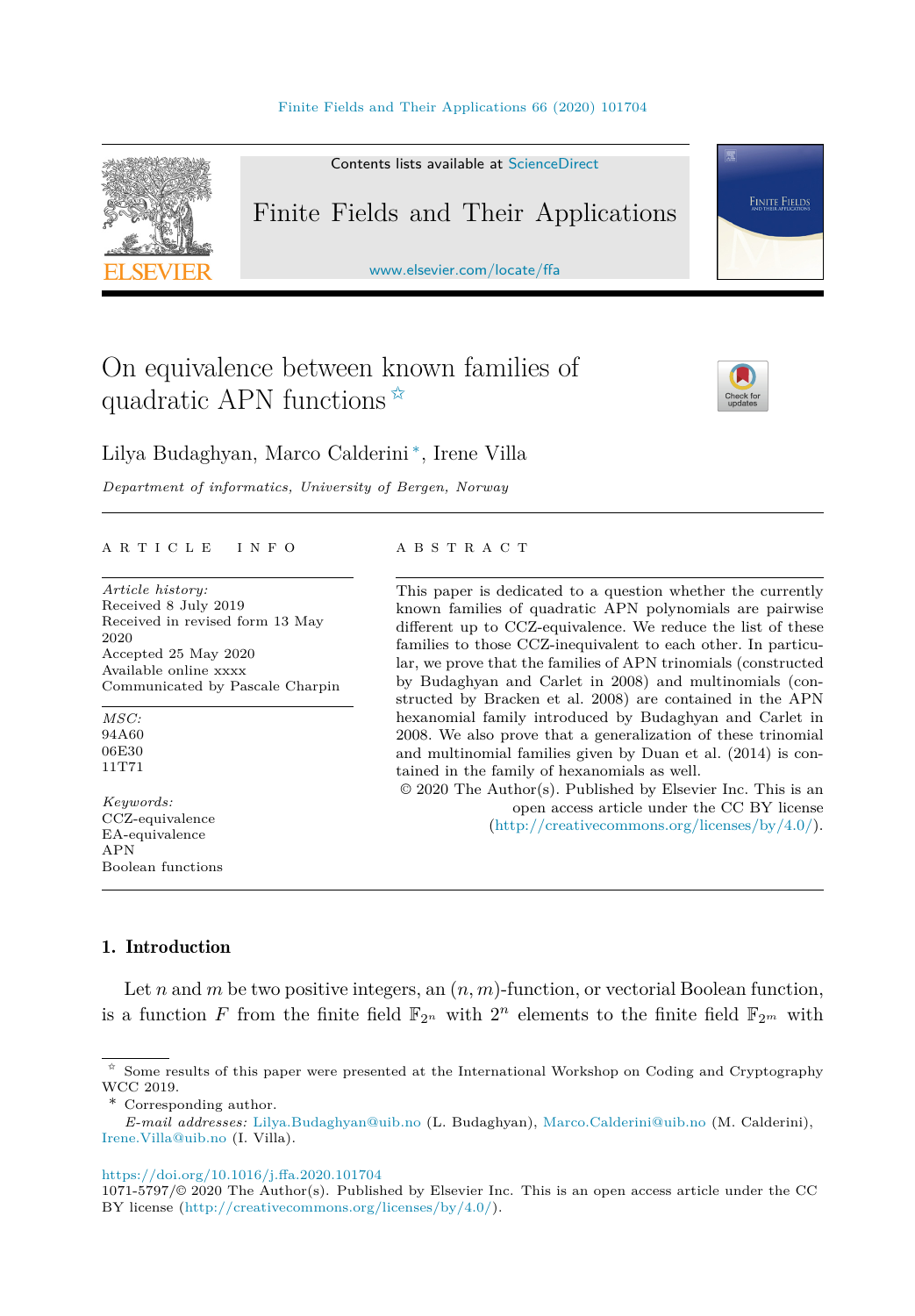$2<sup>m</sup>$  elements. When  $m = 1$  such functions are simply called Boolean functions. Boolean functions and vectorial Boolean functions have been intensively studied due to the large number of applications both in mathematics and computer science. In particular, they have a crucial role in the design of secure cryptographic primitives, such as block ciphers. In this context, vectorial Boolean functions are also called S-boxes.

The differential attack, introduced by Biham and Shamir [\[2](#page-19-0)], is among the most efficient attacks on block cipher. To measure the resistance of an S-box to this attack, in [[31\]](#page-20-0), Nyberg introduced the notion of *differential uniformity*. A vectorial Boolean function *F* is called differentially *δ*-uniform if the equation  $F(x) + F(x + a) = b$  has at most  $\delta$  solutions for any non-zero *a* and for all *b*. The smallest possible values for  $\delta$  is 2, and functions achieving such differential uniformity are called *almost perfect nonlinear* (APN).

Boolean functions used in cryptography must have low differential uniformity. For this reason, functions with low differential uniformity, and in particular APN functions, are an important domain of research for symmetric cryptography.

The differential uniformity, and thus the APN property, is preserved by some transformations of functions, which define equivalence relations between vectorial Boolean functions. Two of these equivalence notions are the extended affine equivalence (EA-equivalence) and Carlet-Charpin-Zinoviev equivalence (CCZ-equivalence). EA-equivalence is a particular case of CCZ-equivalence, which is the most general known equivalence relation preserving the differential uniformity.

An important aspect of the study and the analysis of APN functions, and vectorial Boolean functions in general, is their classification with respect to these equivalence relations. Classifications of APN functions is a hard problem and a complete classification is only known for  $n \leq 5$  [\[7](#page-19-0)]. There are only few infinite classes of APN functions known: six classes of power functions and fifteen classes of quadratic polynomials CCZ-inequivalent to monomials, presented in Tables [1](#page-3-0) and [2.](#page-4-0) When constructed, some of these 15 families have not been checked for equivalence to already known classes.

In this work we reduce the list of known families of polynomial APN functions by excluding all equivalent cases. Indeed, we show that the class of trinomial APN functions introduced in [\[9](#page-19-0)] and the class of multinomials studied in [[4\]](#page-19-0) are equivalent. Moreover, we prove that also their generalizations given in [\[24\]](#page-19-0) coincide with the original ones. Finally we show that these classes can be reduced to the hexanomials introduced in [\[9\]](#page-19-0). According to the table of CCZ-inequivalent functions which arise from known APN families (in dimensions up to 11) [\[16](#page-19-0)], the remained families of APN functions are pairwise inequivalent in general. We present, then, a complete list of the known families of APN polynomials, which are pairwise CCZ-inequivalent, in Table [3](#page-17-0).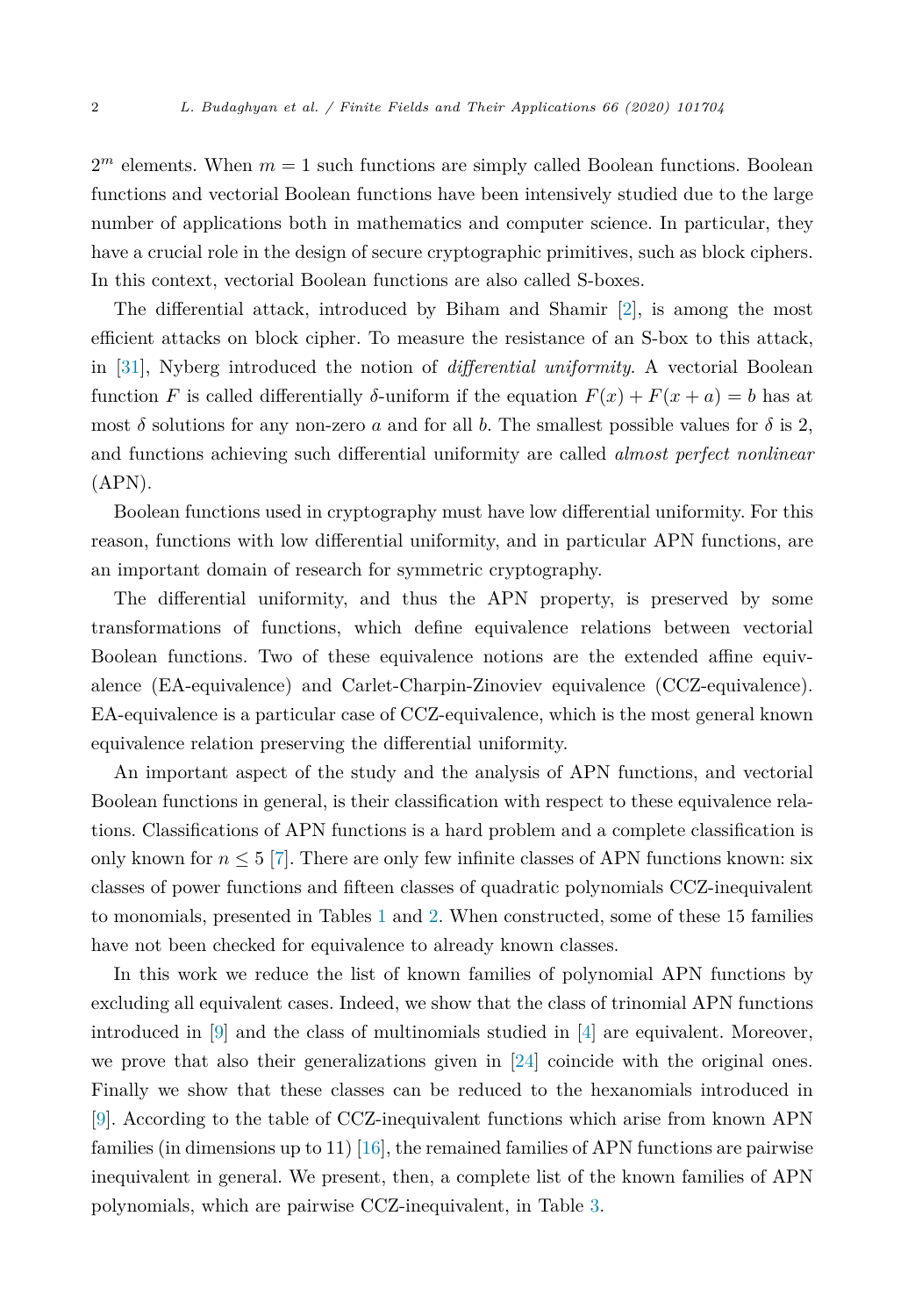#### 2. Preliminaries

Let  $n \geq 2$ , we denote by  $\mathbb{F}_{2^n}^*$  the multiplicative group of  $\mathbb{F}_{2^n}$  and by  $\mathbb{F}_{2^n}[x]$  the univariate polynomial ring defined over  $\mathbb{F}_{2^n}$ . Any function  $F: \mathbb{F}_{2^n} \to \mathbb{F}_{2^n}$  can be represented as a univariate polynomial of degree at most  $2^{n} - 1$  in  $\mathbb{F}_{2^{n}}[x]$ , that is

$$
F(x) = \sum_{i=0}^{2^{n}-1} c_{i}x^{i}, \quad c_{i} \in \mathbb{F}_{2^{n}}.
$$

The algebraic degree of a function *F* is equal to the maximum 2-weight of the exponent *i* such that  $c_i \neq 0$ , where the 2-weight of *i* is the (Hamming) weight of its binary representation. Functions of algebraic degree 1 are called *affine* and of degree 2 *quadratic*. Affine functions without the constant term are *linear* functions and they can be represented as  $L(x) = \sum_{i=0}^{n-1} c_i x^{2^i}$ . For any  $m \ge 1$  such that  $m|n$ ,

$$
Tr_n^m(x) = \sum_{i=0}^{n/m-1} x^{2^{im}}
$$

denotes the *trace function* from  $\mathbb{F}_{2^n}$  to  $\mathbb{F}_{2^m}$ . When  $m = 1$  we denote  $Tr_n^1(x)$  by  $Tr(x)$ .

The *derivative* of *F* in the direction of  $a \in \mathbb{F}_{2^n}^*$  is given by the function  $D_a F(x) =$  $F(x + a) + F(x)$ . The function *F* is APN if for every  $a \neq 0$  and every *b* in  $\mathbb{F}_{2^n}$ , the equation  $D_aF(x) = b$  admits at most 2 solutions, or equivalently  $|\text{Im}(D_aF)| = 2^{n-1}$ , where  $\text{Im}(F) = \{F(x) | x \in \mathbb{F}_{2^n}\}\$ is the *image* of *F*.

There are several equivalence relations of functions for which the APN property is preserved. Two functions F and  $F'$  from  $\mathbb{F}_{2^n}$  to itself are called:

- affine equivalent if  $F' = A_1 \circ F \circ A_2$ , where  $A_1, A_2 : \mathbb{F}_{2^n} \to \mathbb{F}_{2^n}$  are affine permutations;
- EA-equivalent if  $F' = F'' + A$ , where the map  $A : \mathbb{F}_{2^n} \to \mathbb{F}_{2^n}$  is affine and  $F''$  is affine equivalent to *F*;
- CCZ-equivalent if there exists some affine permutation  $\mathcal L$  of  $\mathbb{F}_{2^n} \times \mathbb{F}_{2^n}$  such that the image of the graph of *F* is the graph of *F'*, that is,  $\mathcal{L}(G_F) = G_{F'}$ , where  $G_F = \{(x, F(x)) : x \in \mathbb{F}_{2^n}\}\$ and  $G_{F'} = \{(x, F'(x)) : x \in \mathbb{F}_{2^n}\}.$

The affine equivalence is, obviously, included in the EA-equivalence, and EAequivalence is a particular case of CCZ-equivalence [[19\]](#page-19-0). Moreover, every permutation is CCZ-equivalent to its inverse [\[19](#page-19-0)]. As proven in [[14\]](#page-19-0), CCZ-equivalence is more general than EA-equivalence together with taking inverses of permutations. The algebraic degree of a function (if it is not affine) is invariant under EA-equivalence but, in general, it is not preserved by CCZ-equivalence. In general, neither EA-equivalence nor CCZ-equivalence preserves the permutation property.

There are six known infinite families of power APN functions presented in Table [1](#page-3-0). Some results on CCZ-inequivalence between these functions were proven in [\[11](#page-19-0)]. Recently,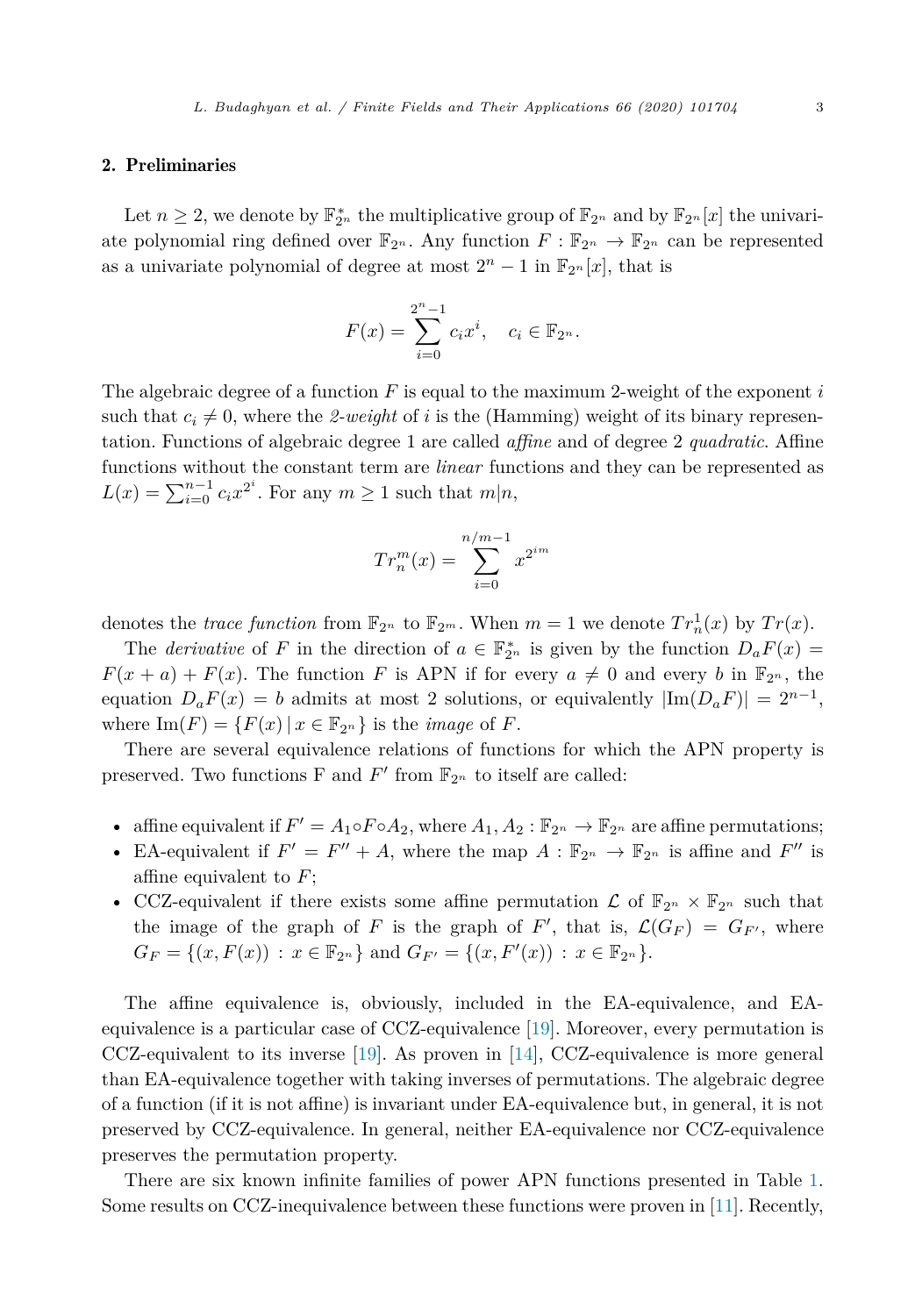| Functions | Exponents $d$                          | Conditions      | Degree         | In                |
|-----------|----------------------------------------|-----------------|----------------|-------------------|
| Gold      | $2^i + 1$                              | $gcd(i, n) = 1$ | $\overline{2}$ | [26, 31]          |
| Kasami    | $2^{2i} - 2^i + 1$                     | $gcd(i, n) = 1$ | $i+1$          | [28, 29]          |
| Welch     | $2^t+3$                                | $n = 2t + 1$    | 3              | $\left[21\right]$ |
| Niho      | $2^t + 2^{\frac{t}{2}} - 1$ , t even   | $n = 2t + 1$    | $rac{t+2}{2}$  | $[22]$            |
|           | $2^t + 2^{\frac{3t+1}{2}} - 1$ , t odd |                 | $t+1$          |                   |
| Inverse   | $2^{2t}-1$                             | $n = 2t + 1$    | $n-1$          | [1,31]            |
| Dobbertin | $2^{4i} + 2^{3i} + 2^{2i} + 2^i - 1$   | $n=5i$          | $i+3$          | $[23]$            |

<span id="page-3-0"></span>Table 1 Known APN power functions  $x^d$  over  $\mathbb{F}_{2^n}$ .

in both [\[34](#page-20-0)] and [\[20](#page-19-0)] Yoshiara and Dempwolff show that two power APN functions are CCZ-equivalent if and only if they are *cyclotomic-equivalent*, i.e. they are EA-equivalent or one is EA-equivalent to the inverse of the second one. Since the algebraic degree is preserved by EA-equivalence, and families in Table 1 have, in general, different algebraic degrees, then all these families differ up to CCZ-equivalence (although they can intersect in some particular cases).

There are also fifteen known infinite families of quadratic APN polynomials CCZinequivalent to power functions listed in Table [2](#page-4-0). In addition there was also a family of APN functions constructed by Göloğlu  $[27]$  $[27]$  but it was proven to be CCZ-equivalent to Gold power functions in [[16\]](#page-19-0). In this paper we show that this list can be reduced to thirteen pairwise CCZ-inequivalent families represented in Table [3](#page-17-0).

Regarding to the first two classes in Table [2](#page-4-0) (C1 and C2) there is an interesting conjecture that these binomials together with the exceptional example  $B(x) = x^3 + \mu x^{36}$ defined over  $\mathbb{F}_{210}$  ([\[25](#page-19-0)]) are the only possible APN binomials (up to CCZ-equivalence) [\[6\]](#page-19-0). On the other hand, in the recent paper [\[15](#page-19-0)] it is shown that the APN binomial  $B(x)$ is a part of family of APN quadrinomials C15.

#### 3. Equivalence between known families

Note that functions in Table [2](#page-4-0) are given with different choices for parameters and coefficients, which in some cases can provide a huge number of different functions. In [\[16\]](#page-19-0), the authors present a table of all possible pairwise CCZ-inequivalent functions which can be derived from the families of APN functions C1-C12, up to dimension  $n = 11$ . According to this table, families C3 and C11 coincide on small dimensions and are contained in C4. In this section we study the equivalence between families C3 and C11. In addition, we consider two generalizations of these families, given in [\[24\]](#page-19-0). We show that such generalizations coincide with the original families. Note that CCZ-equivalence between quadratic APN functions reduces to EA-equivalence [[33\]](#page-20-0), so all the equivalences that we prove in the following sections are EA-equivalence.

We recall the conditions for families C3 and C11 in the following theorems.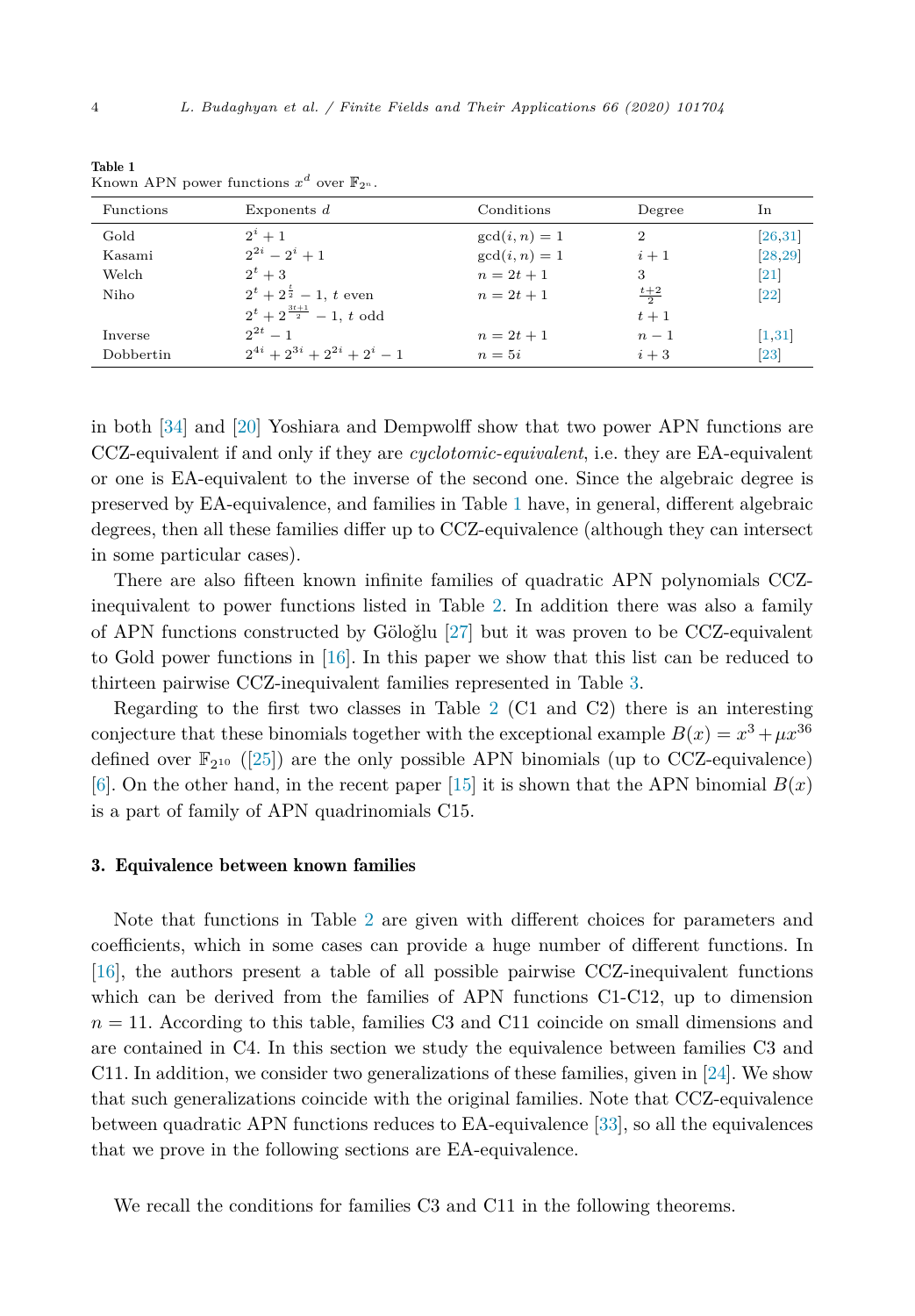<span id="page-4-0"></span>Table 2 Known classes of quadratic APN polynomial over F<sup>2</sup>*<sup>n</sup>* CCZ-inequivalent to power functions.

| $N^{\circ}$    | Functions                                                                                                                                         | Conditions                                                                                                                                                                                             | In               |
|----------------|---------------------------------------------------------------------------------------------------------------------------------------------------|--------------------------------------------------------------------------------------------------------------------------------------------------------------------------------------------------------|------------------|
| $C1-C2$        | $x^{2^s+1} + u^{2^k-1}x^{2^{ik}+2^{mk+s}}$                                                                                                        | $n = pk$ , $gcd(k, p) = gcd(s, pk) = 1$ ,<br>$p \in \{3, 4\}, i = sk \mod p, m = p - i,$<br>$n \geq 12$ , u primitive in $\mathbb{F}_{2^n}^*$                                                          | $[10]$           |
| C3             | $x^{2^{2i}+2^i} + cx^{q+1} + dx^{q(2^{2i}+2^i)}$                                                                                                  | $q = 2^m$ , $n = 2m$ , $gcd(i, m) = 1$ ,<br>$\gcd(2^i + 1, q + 1) \neq 1, dc^q + c \neq 0,$<br>$d \notin {\{\lambda^{(2^i+1)(q-1)} , \lambda \in \mathbb{F}_{2^n}\}, d^{q+1} = 1}$                     | $\left[9\right]$ |
| C <sub>4</sub> | $x(x^{2^i}+x^q+cx^{2^iq})$<br>$+x^{2^i}(c^q x^q + s x^{2^i q}) + x^{(2^i+1)q}$                                                                    | $q = 2^m$ , $n = 2m$ , $gcd(i, m) = 1$ ,<br>$c \in \mathbb{F}_{2^n}$ , $s \in \mathbb{F}_{2^n} \setminus \mathbb{F}_a$ ,<br>$X^{2^i+1} + cX^{2^i} + c^q X + 1$<br>has no solution x s.t. $x^{q+1} = 1$ | $[9]$            |
| C5             | $x^3 + a^{-1} Tr(a^3 x^9)$                                                                                                                        | $a\neq 0$                                                                                                                                                                                              | $[12]$           |
| C6             | $x^3 + a^{-1} Tr_n^3 (a^3 x^9 + a^6 x^{18})$                                                                                                      | $3 n, a \neq 0$                                                                                                                                                                                        | $[13]$           |
| C7             | $x^3 + a^{-1} Tr_a^3 (a^6 x^{18} + a^{12} x^{36})$                                                                                                | $3 n, a \neq 0$                                                                                                                                                                                        | $[13]$           |
| $C8-C10$       | $ux^{2^s+1} + u^{2^k}x^{2^{-k}+2^{k+s}} +$<br>$vx^{2^{-k}+1} + wu^{2^{k}+1}x^{2^{s}+2^{k+s}}$                                                     | $n = 3k$ , $gcd(k, 3) = gcd(s, 3k) = 1$ ,<br>$v, w \in \mathbb{F}_{2^k}, vw \neq 1,$<br>$3 (k+s)$ u primitive in $\mathbb{F}_{2^n}^*$                                                                  | [4,5]            |
| C11            | $dx^{2^i+1} + d^q x^{q(2^i+1)} +$<br>$cx^{q+1} + \sum_{s=1}^{m-1} \gamma_s x^{2^s(q+1)}$                                                          | $q = 2^m$ , $n = 2m$ , $gcd(i, m) = 1$ , i, m odd,<br>$c \notin \mathbb{F}_{2^m}, \gamma_s \in \mathbb{F}_{2^m},$<br>$d$ not a cube                                                                    | $[4]$            |
| C12            | $(x+x^q)^{2^i+1}+$<br>$u'(ux+u^q x^q)^{(2^i+1)2^j} +$<br>$u(x+x^q)(ux+u^q x^q)$                                                                   | $q = 2^m$ , $n = 2m$ , $m > 2$ even,<br>$gcd(i, m) = 1$ and j even<br>u primitive in $\mathbb{F}_{2^n}^*$ , $u' \in \mathbb{F}_{2^m}$ not a cube                                                       | $[35]$           |
| C13            | $L(x)^{2^i}x + L(x)x^{2^i}$                                                                                                                       | $n = km, m > 1, \gcd(n, i) = 1$<br>$L(x)=\sum_{j=0}^{k-1}a_jx^{2^{jm}}$ satisfies<br>the conditions in Theorem 6.3 of $[8]$                                                                            | [8]              |
| C14            | $u(u^{q}x + x^{q}u)(x^{q} + x) + (u^{q}x + x^{q}u)^{2^{2i}+2^{3i}}$<br>$+a(u^{q}x + x^{q}u)^{2^{2i}}(x^{q} + x)^{2^{i}} + b(x^{q} + x)^{2^{i}+1}$ | $q=2^m$ , $n=2m$ , $gcd(i,m)=1$ , u primitive in $\mathbb{F}_{2^n}^*$<br>$a, b \in \mathbb{F}_{2^m}$ and $X^{2^i+1} + aX + b$<br>has no solution over $\mathbb{F}_{2^m}$                               | $[32]$           |
|                |                                                                                                                                                   | $n = 2m = 10, (a, b, c) = (\beta, 0, 0), i = 3, k = 2, \mathbb{F}_4^* = \langle \beta \rangle$                                                                                                         |                  |
| C15            | $x^3 + ax^{2^k(2^i+1)} + bx^{3 \cdot 2^m} + cx^{2^{n+k}(2^i+1)}$                                                                                  | $n = 2m, m$ odd, 3 $\langle m, (a, b, c) \rangle = (\beta, \beta^2, 1),$<br>$\mathbb{F}_4^* = \langle \beta \rangle, i \in \{m-2, m, 2m-1, (m-2)^{-1} \mod n\}$                                        | $[15]$           |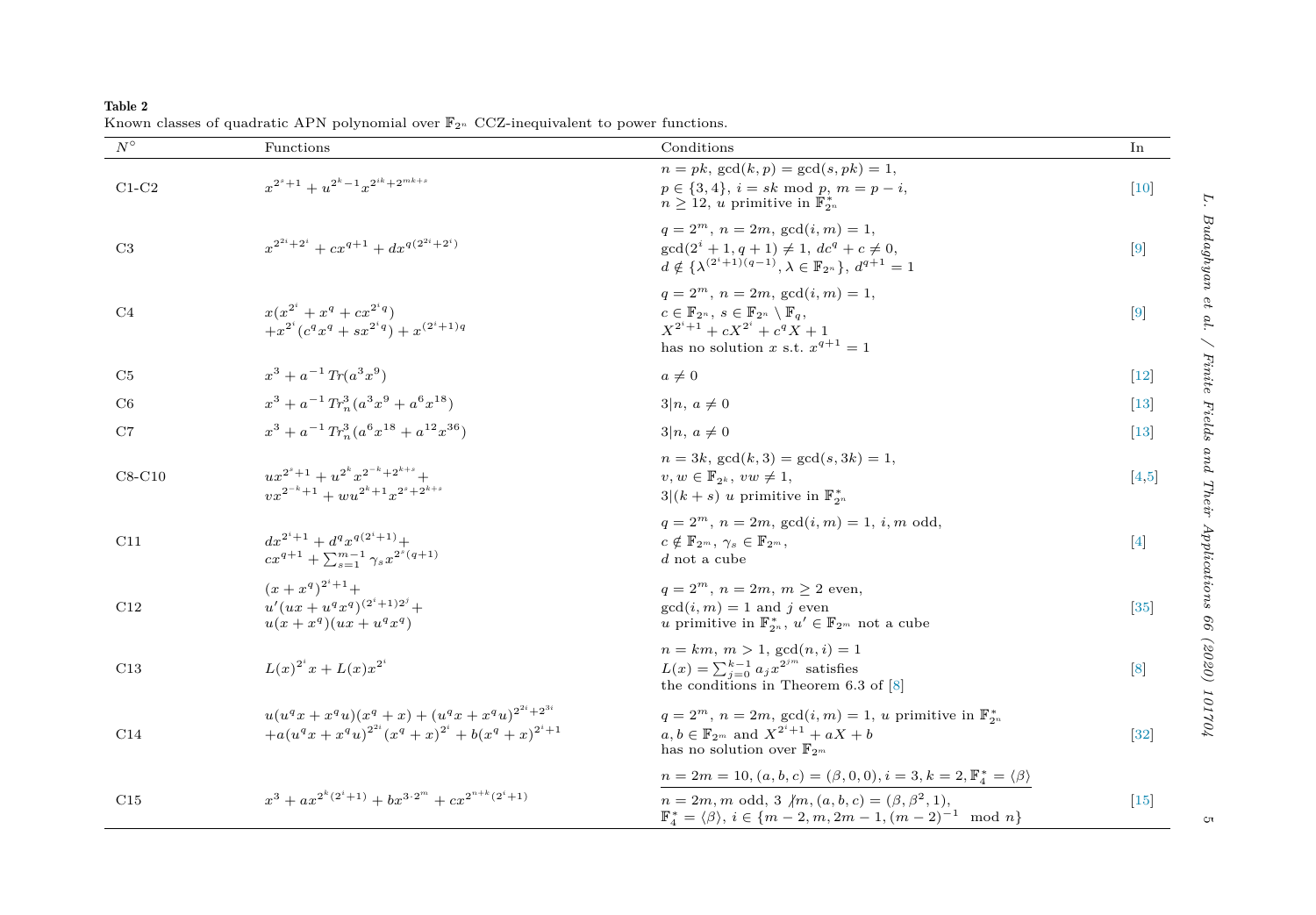<span id="page-5-0"></span>**Theorem 3.1** ([\[9](#page-19-0)]). Let  $n = 2m$ , with  $m > 1$ . Let i be such that  $gcd(i, m) = 1$ . Let F be *the function over*  $\mathbb{F}_{2^n}$  *defined by* 

$$
cx^{2^m+1} + x^{2^{2^i}+2^i} + dx^{2^m(2^{2^i}+2^i)}
$$
\n(C3)

where  $c, d \in \mathbb{F}_{2^n}$  are such that  $d^{2^m+1} = 1$ ,  $d \notin \{ \lambda^{(2^i+1)(2^m-1)} : \lambda \in \mathbb{F}_{2^n} \}$  and  $dc^{2^m} + c \neq 0$ . *Then,*  $F$  *is APN over*  $\mathbb{F}_{2^n}$ *.* 

**Theorem 3.2** ([\[4\]](#page-19-0)). Let  $n = 2m$ , with  $m > 1$  an odd integer. Let i be an odd integer such *that*  $gcd(i, m) = 1$ *. Let F be the function over*  $\mathbb{F}_{2^n}$  *defined by* 

$$
cx^{2^m+1} + \sum_{s=1}^{m-1} \gamma_s x^{2^s (2^m+1)} + dx^{2^i+1} + d^{2^m} x^{2^m (2^i+1)}
$$
(C11)

where  $c \notin \mathbb{F}_{2^m}$ ,  $d \in \mathbb{F}_{2^n}$  not a cube and  $\gamma_s \in \mathbb{F}_{2^m}$  for each s. Then, F is APN over  $\mathbb{F}_{2^n}$ .

Remark 3.3. Note that, it is possible to restate Theorem 3.2, i.e. to change the conditions for family C11. That is, assuming *m* odd and *i* coprime with *m*, the condition *i* odd and *d* not a cube is equivalent to just request  $d \notin \{x^{2^i+1} : x \in \mathbb{F}_{2^{2m}}\}$ . Indeed, if *i* is odd, then  ${x^{2^{i+1}} : x \in \mathbb{F}_{2^{2m}}} = {x^3 : x \in \mathbb{F}_{2^{2m}}}$ . If *i* is even, recalling that (cf. Lemma 11.1) in [\[30](#page-19-0)])

$$
\gcd(2^{i} + 1, 2^{n} - 1) = \begin{cases} 1 & \text{if } \gcd(i, n) = \gcd(2i, n) \\ 2^{\gcd(i, n)} + 1 & \text{if } 2 \gcd(i, n) = \gcd(2i, n), \end{cases}
$$

we get  $\{x^{2^i+1} : x \in \mathbb{F}_{2^{2m}}\} = \mathbb{F}_{2^{2m}}$ , implying existence of no choice for *d*.

The same can be done for family C3. Indeed, coefficients *c* and *d*, satisfying the constrains in Theorem 3.1, exist if and only if  $gcd(2^i + 1, 2^m + 1) \neq 1$  (see [\[9](#page-19-0)]). This implies that *m* is odd since *i* and *m* are coprime (it can be easily deduced from  $gcd(2^{2i}-1,$  $2^{2m} - 1$ ) =  $2^{\gcd(2i, 2m)} - 1 = 3$ ). Moreover, as shown above, if *i* is even we have no choice for *d*, so also *i* must be odd.

In [\[24\]](#page-19-0), the authors generalize these two families. In the following, we report the statements of the results given in [[24\]](#page-19-0). However, as we will show in the next section, the parameters of these functions need some adjustment. So we warn the reader that, instead of using the statements below that we copied from the original submission [\[24\]](#page-19-0), one has to use the adjustments in Theorems [3.6](#page-8-0) and [3.8](#page-9-0). However, in view of the main result of this paper, it is not necessary to refer to these families any more since they are all included in C4.

**Family C11\*:** Let  $n = 2m$ , with  $m > 1$ . Let *i, j* be such that  $i > j$  and  $gcd(i - j, m) = 1$ . Let F be the function over  $\mathbb{F}_{2^n}$  defined by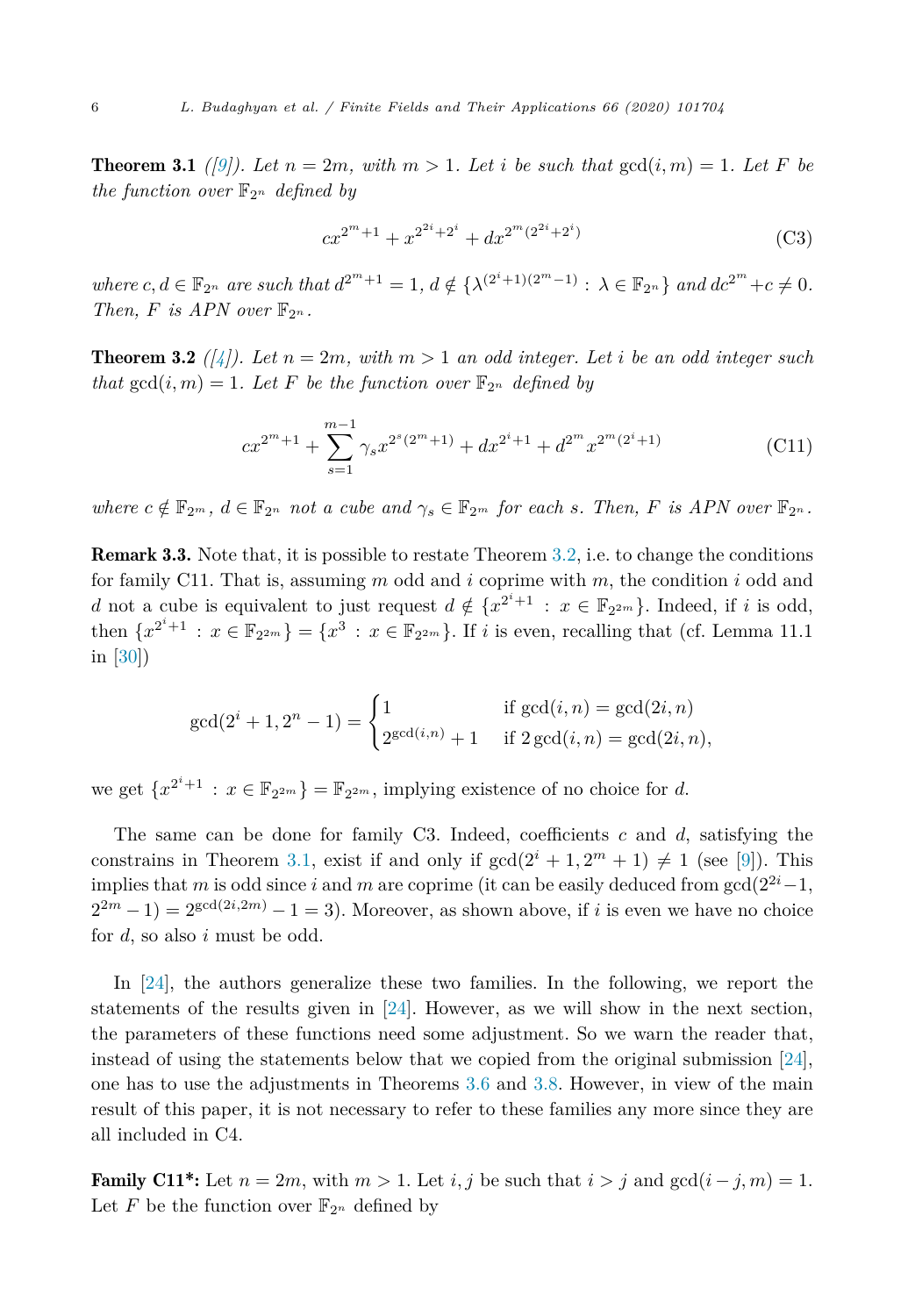<span id="page-6-0"></span>*L. Budaghyan et al. / Finite Fields and Their Applications 66 (2020) 101704* 7

$$
cx^{2^m+1} + \sum_{\ell=1}^{m-1} \gamma_{\ell} x^{2^{\ell}(2^m+1)} + L(dx^{2^i+2^j} + d^{2^m} x^{2^m(2^i+2^j)}),
$$
 (1)

where  $c \notin \mathbb{F}_{2^m}$ , *d* is not in  $\{x^{2^i+2^j} : x \in \mathbb{F}_{2^n}\}$ ,  $\gamma_\ell \in \mathbb{F}_{2^m}$  for all  $\ell$  and  $L(x) = \sum_{k \in K} x^{2^k}$ such that  $\{0,1\} \neq K \subseteq \{0,\ldots,n\}$  and  $\sum_{k \in K} x^{2^k-1}$  is irreducible over  $\mathbb{F}_{2^n}$ . Then, *F* is APN over  $\mathbb{F}_{2^n}$ .

**Family C3<sup>\*</sup>:** Let  $n = 2m$ , with  $m > 1$ . Let *i, j* be such that  $i > j$  and  $gcd(i - j, m) = 1$ . Let *F* be the function over  $\mathbb{F}_{2^n}$  defined by

$$
cx^{2^m+1} + \sum_{\ell=1}^{m-1} \gamma_{\ell} x^{2^{\ell}(2^m+1)} + L(x^{2^i+2^j}) + dL(x^{2^m(2^i+2^j)}),
$$
\n(2)

where  $c, d, \gamma_{\ell} \in \mathbb{F}_{2^n}$  are such that  $d^{2^m+1} = 1, d \notin \{ \lambda^{(2^i+2^j)(2^m-1)} : \lambda \in \mathbb{F}_{2^n} \}, d c^q + c \neq 0$ ,  $d = \gamma_{\ell}^{1-2^m}$  for all  $\ell$  and  $L(x) = \sum_{k \in K} x^{2^k}$  such that  $\{0,1\} \neq K \subseteq \{0, ..., n\}$  and  $\sum_{k \in K} x^{2^k - 1}$  is irreducible over  $\mathbb{F}_{2^n}$ . Then, *F* is APN over  $\mathbb{F}_{2^n}$ .

Note that, these types of functions are of the form (or can be reduced to)

$$
F(x) = wx^{2^m + 1} + Q(x),
$$
\n(3)

where *Q* is a quadratic function from  $\mathbb{F}_{2^n}$  into  $\mathbb{F}_{2^m}$  and  $w \notin \mathbb{F}_{2^m}$ . This construction for APN and differentially 4-uniform functions has been further studied in [[17,18](#page-19-0)].

Remark 3.4. The general idea, used in this work, for proving the equivalence between these families is based on the fact that for any element *w* not in  $\mathbb{F}_{2^m}$  we have  $\mathbb{F}_{2^n}$  $w\mathbb{F}_{2^m} \oplus \mathbb{F}_{2^m}$ . At this point, considering two functions as in (3),

$$
F_1(x) = w_1 x^{2^m+1} + Q_1(x)
$$
, and  $F_2(x) = w_2 x^{2^m+1} + Q_2(x)$ ,

to prove the equivalence we need to identify a linear permutation *L* for which  $L(F_1(x)) =$  $F_2(x)$ . Since  $\mathbb{F}_{2^n} = w_1 \mathbb{F}_{2^m} \oplus \mathbb{F}_{2^m} = w_2 \mathbb{F}_{2^m} \oplus \mathbb{F}_{2^m}$  the action of *L* can be given by defining the images of  $w_1 \mathbb{F}_{2^m}$  and of  $\mathbb{F}_{2^m}$  separately. In particular, *L* should be such that the vector space  $w_1 \mathbb{F}_{2^m}$  is mapped into  $w_2 \mathbb{F}_{2^m}$  with the trivial action  $w_1 y \mapsto w_2 y$  (for any  $y \in \mathbb{F}_{2^m}$ ) and  $L(Q_1(x)) = Q_2(x)$ .

Before proving the equivalence of these families, we correct the results of [\[24\]](#page-19-0). Indeed, the first family when *m* is even cannot be APN. While, for the second one, in addition to restriction of *m* to be odd, in general is not APN if  $L(x) \neq x^{2^k}$  (tested by MAGMA in small dimensions).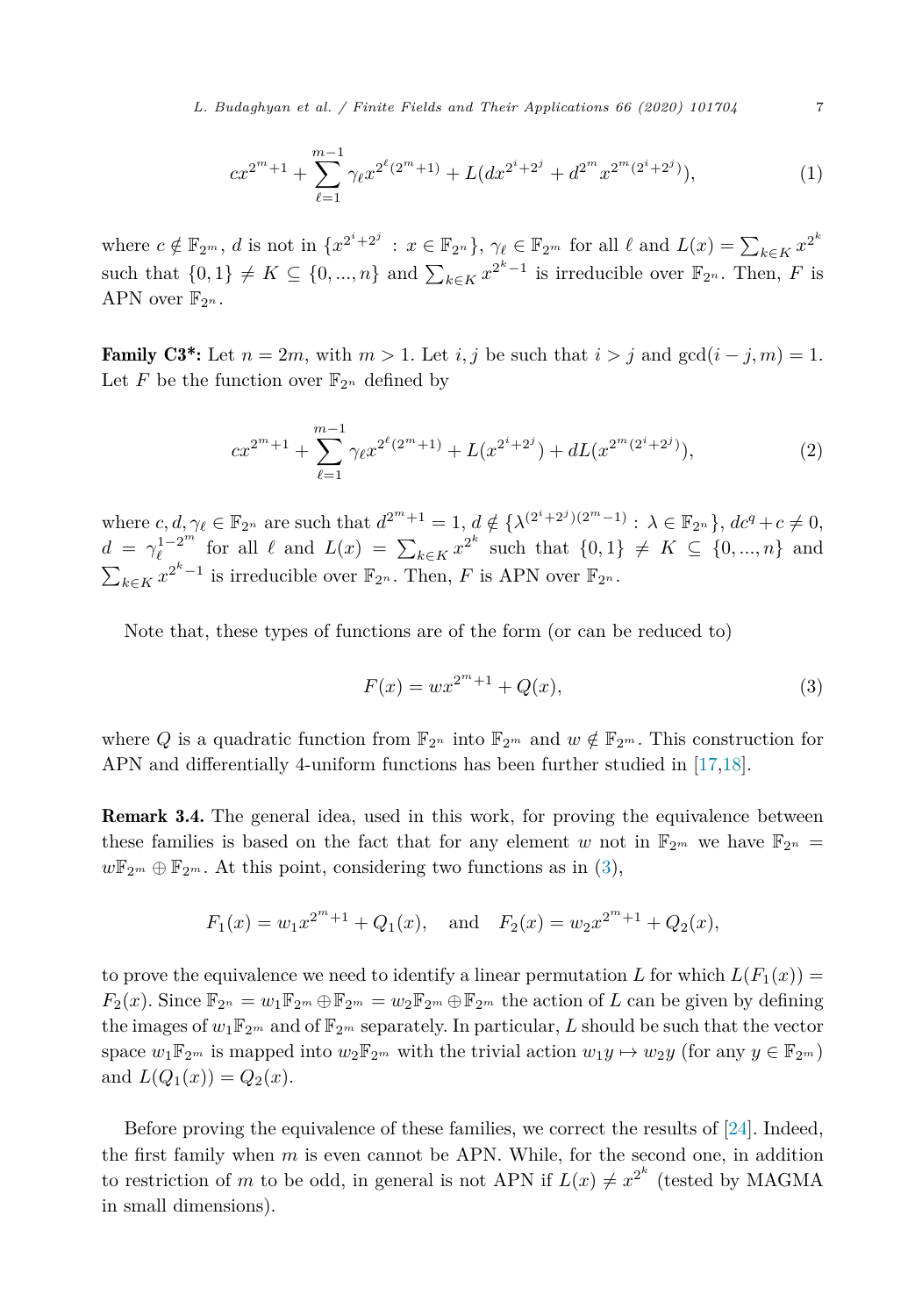## <span id="page-7-0"></span>*3.1. Correction of family C11\* and family C3\**

For family C11\* we have the following result.

**Proposition 3.5.** Let  $n = 2m$ . Let F be a function defined over  $\mathbb{F}_{2n}$  as in ([1\)](#page-6-0). Then, if m *is even F cannot be APN.*

Proof. Consider the function

$$
F(x) = cx^{2^m+1} + \sum_{\ell=1}^{m-1} \gamma_{\ell} x^{2^{\ell}(2^m+1)} + L(dx^{2^i+2^j} + d^{2^m} x^{2^m(2^i+2^j)}),
$$

satisfying the properties given in [\(1](#page-6-0)).

First of all note that,  $L(x) = x(\sum_{k \in K} x^{2^k - 1})$  where  $\{0, 1\} \neq K \subseteq \{0, ..., n\}$  and  $\sum_{k \in K} x^{2^k - 1}$  is irreducible over  $\mathbb{F}_{2^n}$ . Since  $\sum_{k \in K} x^{2^k - 1} \neq x + 1$  we have that 0 is the only root of  $L(x) = 0$ . This implies that *L* is a linear permutation and, moreover,  $L(x^{2^m}) = L(x)^{2^m}$ . To prove that *F* cannot be APN for *m* even we need to prove that there exists  $a \in \mathbb{F}_{2^n}$  nonzero such that

$$
\Delta(x) = F(x) + F(x + a) + F(a) = 0 \tag{4}
$$

admits more than two solutions.

Suppose that  $x$  is a solution of  $(4)$ . Then we obtain

$$
\Delta(x) + \Delta(x)^{2^m} = (c + c^{2^m})(x^{2^m}a + a^{2^m}x) = 0.
$$

Since  $c \notin \mathbb{F}_{2^m}$  we have  $x^{2^m}a + a^{2^m}x = 0$ , which implies  $x = at$  for some  $t \in \mathbb{F}_{2^m}$ . Substituting  $x = at$  in (4) we have

$$
L((da^{2^i+2^j} + d^{2^m}a^{2^m(2^i+2^j)})(t^{2^i} + t^{2^j})) = 0.
$$

Since *L* is a linear permutation, this implies that  $(da^{2^{i}+2^{j}} + d^{2^{m}}a^{2^{m}(2^{i}+2^{j})})(t^{2^{i}} + t^{2^{j}}) =$ 0. Now, from the fact that  $d \notin \{x^{2^i+2^j} : x \in \mathbb{F}_{2^n}\}\)$  the authors in [\[24](#page-19-0)] claim that  $(da^{2^i+2^j} + d^{2^m}a^{2^m(2^i+2^j)}) \neq 0$  for all nonzero *a*. However, while for *m* odd the condition  $d \notin \{x^{2^i+2^j} : x \in \mathbb{F}_{2^n}\}\$ is sufficient to guarantee  $da^{2^i+2^j} \notin \mathbb{F}_{2^m}$ , such claim is incorrect when *m* is even.

Indeed, if *m* is even,  $3 \mid (2^m - 1)$  and  $3 \nmid (2^m + 1)$ . Now, let  $d = \alpha^k$ , with  $\alpha$  a primitive element of  $\mathbb{F}_{2^n}$  and *k* some integer. Since  $gcd(i - j, m) = 1$  we have that  $i - j$  is odd and thus  $gcd(2^{i-j} + 1, 2^n - 1) = 3$ . So, finding *a* such that  $da^{2^i + 2^j} \in \mathbb{F}_{2^m}$  is equivalent to finding *a'* such that  $da'^3 \in \mathbb{F}_{2^m}$ . Let  $a' = \alpha^h$ , we want to determine *h* such that  $(2^m + 1) | (3h + k)$ . Suppose  $d \notin \mathbb{F}_{2^m}$ , otherwise a' can be just 1. We have two cases,  $k \equiv 1, 2 \mod 3$ . If  $k \equiv 1 \mod 3$ , then  $3h + k = 3(h + k') + 1$  for some *k*'. Since *m* is even  $2^{m+1} + 1$  is equal to 3*h'* for some *h'*. Thus, considering  $h = h' - k'$  we would have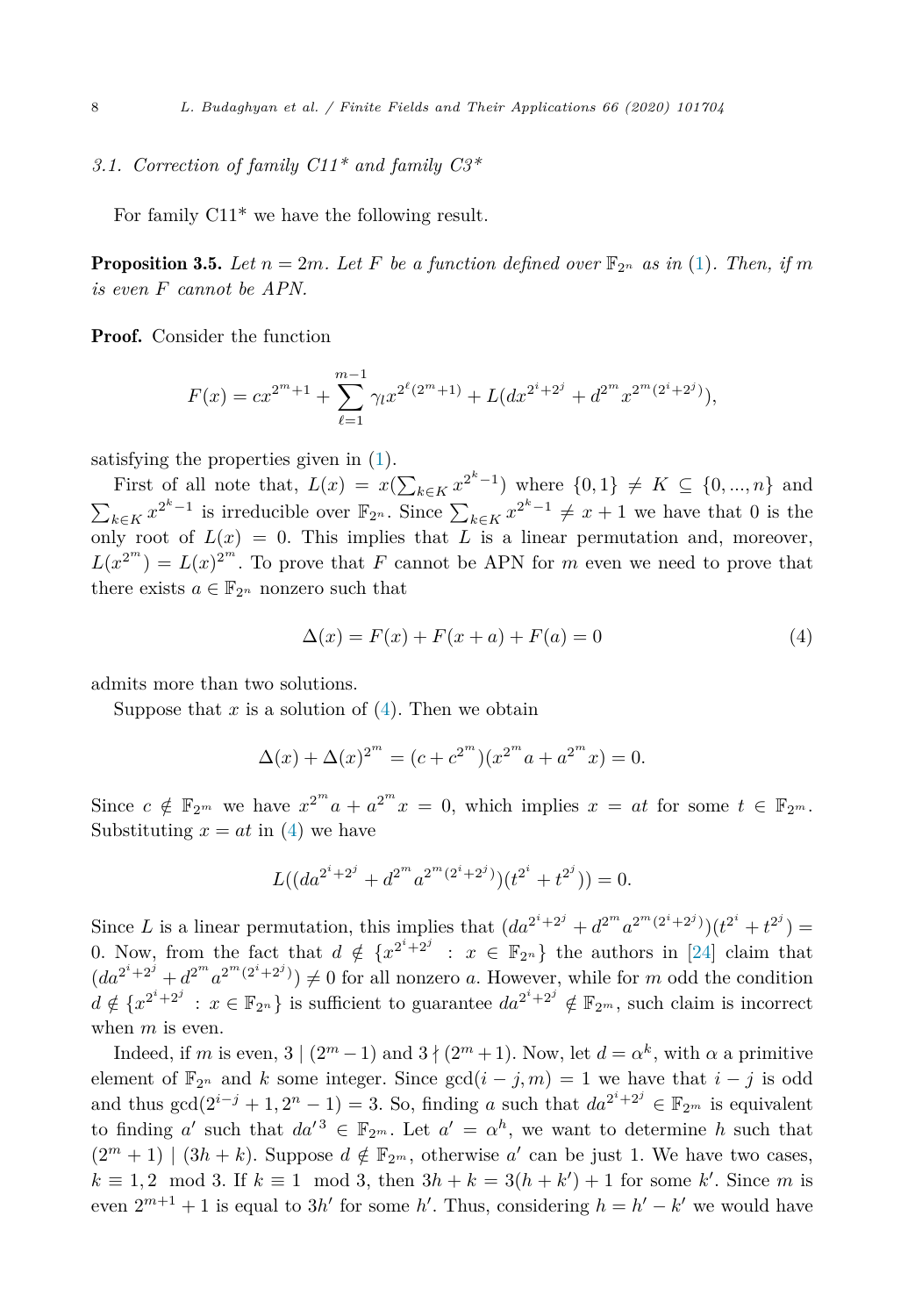<span id="page-8-0"></span> $3h + k = 3(h + k') + 1 = 3h' + 1 = 2(2<sup>m</sup> + 1)$ . If  $k \equiv 2 \mod 3$ , then  $3h + k = 3(h + k') + 2$ for some *k*'. Since *m* is even  $2^m - 1$  is equal to 3*h*' for some *h*'. Considering  $h = h' - k'$ , we would have  $3h + k = 3(h + k') + 2 = 3h' + 2 = 2<sup>m</sup> + 1$ . This concludes our proof.  $\Box$ 

We can note that, in the previous proof, for analyzing the solutions of ([4\)](#page-7-0), we used only the fact that  $L(x)$  is a linear permutation with coefficients over  $\mathbb{F}_{2^m}$ . So, we restate the conditions for family C11\* as follows.

**Theorem 3.6.** Let  $n = 2m$  with  $m$  odd. Let  $i, j$  be such that  $i > j$  and  $gcd(i - j, m) = 1$ . Let F be the function over  $\mathbb{F}_{2^n}$  defined by

$$
cx^{2^m+1} + \sum_{\ell=1}^{m-1} \gamma_{\ell} x^{2^{\ell}(2^m+1)} + L(dx^{2^i+2^j} + d^{2^m} x^{2^m(2^i+2^j)}),
$$
 (C11\*)

where  $c \notin \mathbb{F}_{2^m}$ , d is not in  $\{x^{2^i+2^j} : x \in \mathbb{F}_{2^{2m}}\}$ ,  $\gamma_{\ell} \in \mathbb{F}_{2^m}$  for all  $\ell$  and  $L(x)$  a linear *permutation* with coefficients over  $\mathbb{F}_{2^m}$ . Then, F is APN over  $\mathbb{F}_{2^n}$ .

Remark 3.7. For the second family, some steps of the proof in [\[24,](#page-19-0) Theorem 2] do not work in general. When  $L(x) = x^{2^k}$ , family C3<sup>\*</sup> results to be APN, this can be proved following the steps given in [\[24\]](#page-19-0), which became legit when *L* has only one monomial.

While, if *L* is not of type  $x^{2^k}$ , from computational tests done using MAGMA in small dimensions, the function in [\(2](#page-6-0)), in general, is not APN.

More precisely, let

$$
F(x) = cx^{2^m+1} + \sum_{\ell=1}^{m-1} \gamma_{\ell} x^{2^{\ell}(2^m+1)} + L(x^{2^i+2^j}) + dL(x^{2^m(2^i+2^j)}),
$$

satisfying the properties given in [\(2](#page-6-0)). Then, *F* is APN if and only if the equation  $\Delta(x)$  $F(x) + F(x + a) + F(a) = 0$  admits at most two solutions for any nonzero  $a \in \mathbb{F}_{2^n}$ . It is easy to check that

$$
\Delta(x) + d\Delta(x)^{2^m} = (c + dc^{2^m})(x^{2^m}a + a^{2^m}x).
$$

Thus, if *x* is a solution of  $\Delta(x) = 0$  we have that  $x = at$  for some  $t \in \mathbb{F}_{2^m}$ . Substituting  $x = at$ , we obtain

$$
L(a^{2^i+2^j}(x^{2^i}+x^{2^j}))+dL(a^{2^m(2^i+2^j)}(x^{2^i}+x^{2^j})^{2^m})=0.
$$

At this point, in [[24,](#page-19-0) Theorem 2] the authors claim that

$$
L(a^{2^i+2^j}(t^{2^i}+t^{2^j}))+dL(a^{2^m(2^i+2^j)}(t^{2^i}+t^{2^j}))=L((a^{2^i+2^j}+da^{2^m(2^i+2^j)})(t^{2^i}+t^{2^j})),
$$

which is not true in general. For the case of  $L(x) = x^{2^k}$  for some integer *k*, we have that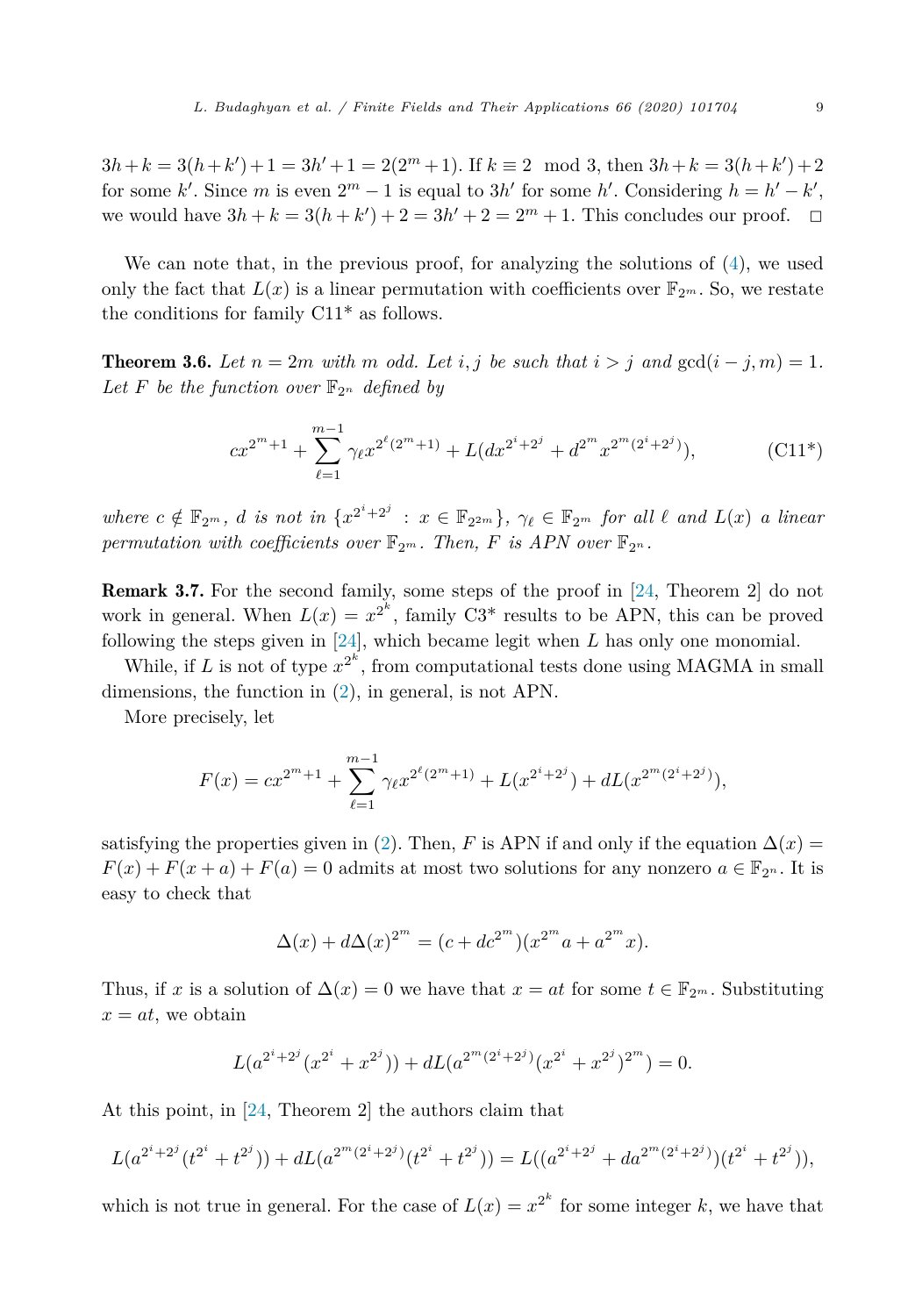<span id="page-9-0"></span>
$$
L(a^{2^i+2^j}(t^{2^i}+t^{2^j}))+dL(a^{2^m(2^i+2^j)}(t^{2^i}+t^{2^j}))=L((a^{2^i+2^j}+d^{2^{n-k}}a^{2^m(2^i+2^j)})(t^{2^i}+t^{2^j})).
$$

So, in this case we would obtain

$$
\Delta(x) = L((a^{2^i+2^j} + d^{2^{n-k}}a^{2^m(2^i+2^j)})(t^{2^i} + t^{2^j})) = 0,
$$

which is equivalent to  $(a^{2^i+2^j} + d^{2^{n-k}}a^{2^m(2^i+2^j)})(t^{2^i} + t^{2^j}) = 0$ . Now,  $d^{2^{n-k}} \notin$  $\{\lambda^{(2^i+2^j)(2^m-1)}: \lambda \in \mathbb{F}_{2^n}\}\$ implies that  $a^{2^i+2^j} + d^{2^{n-k}} a^{2^m(2^i+2^j)} \neq 0$ , so we can have at most two solutions.

Thus, we consider C3<sup>\*</sup> only with  $L(x) = x^{2^k}$ , and in this case the exponent *k* can be included in *i* and *j*. Moreover, as for the family C3, from the constrains on *c* and *d* we need *m* odd. So, in this case we have the following.

**Theorem 3.8.** *Let*  $n = 2m$  *with*  $m$  *odd. Let*  $i, j$  *be such that*  $i > j$  *and*  $gcd(i - j, m) = 1$ *.* Let F be the function over  $\mathbb{F}_{2^n}$  defined by

$$
cx^{2^m+1} + \sum_{\ell=1}^{m-1} \gamma_{\ell} x^{2^{\ell}(2^m+1)} + x^{2^i+2^j} + dx^{2^m(2^i+2^j)},
$$
 (C3\*)

where  $c, d, \gamma_{\ell} \in \mathbb{F}_{2^n}$  are such that  $d^{2^m+1} = 1$ ,  $d \notin \{ \lambda^{(2^i+2^j)(2^m-1)} : \lambda \in \mathbb{F}_{2^n} \}$ ,  $dc^q + c \neq 0$ ,  $d = \gamma_{\ell}^{1-2^m}$  for all  $\ell$ . Then,  $F$  is APN over  $\mathbb{F}_{2^n}$ .

#### *3.2. C11 and C3 are equivalent*

Computational results performed in [\[16](#page-19-0)] for  $m = 3, 4, 5$  show that all APN functions of family C11 are equivalent to functions in C3. This leads us to the idea that family C11 is contained in family C3. In the following we are going to show that it is true, firstly showing that family C11 without the sum  $\sum_{\ell=1}^{m-1} \gamma_{\ell} x^{2^{\ell}(2^m+1)}$  is equivalent to family C3, secondly that every function in family C11 is equivalent to a function in the same family without the sum.

**Lemma 3.9.** Let  $n = 2m$ , with m odd. Let *i* odd be such that  $gcd(i, m) = 1$  and consider *the APN function*

$$
F(x) = cx^{2^m+1} + dx^{2^i+1} + d^{2^m}x^{2^m(2^i+1)},
$$
\n(5)

where  $c \in \mathbb{F}_{2^{2m}} \setminus \mathbb{F}_{2^m}$  and  $d \notin \{x^{2^i+1} : x \in \mathbb{F}_{2^{2m}}\}$ . That is, F belongs to C11. Then, F  $i$  *is EA*-equivalent to a function  $F'$  of  $C3$ .

**Proof.** Since  $c \in \mathbb{F}_{2^{2m}} \setminus \mathbb{F}_{2^m}$  we have  $\mathbb{F}_{2^{2m}} = c \mathbb{F}_{2^m} \oplus \mathbb{F}_{2^m}$ . Let L be the linear permutation which is the identity map on  $c\mathbb{F}_{2^m}$  and the power linear function  $x^{2^i}$  on  $\mathbb{F}_{2^m}$ , that is  $L(cy + z) = cy + z^{2^i}$  for all  $y, z \in \mathbb{F}_{2^m}$ . Then, we obtain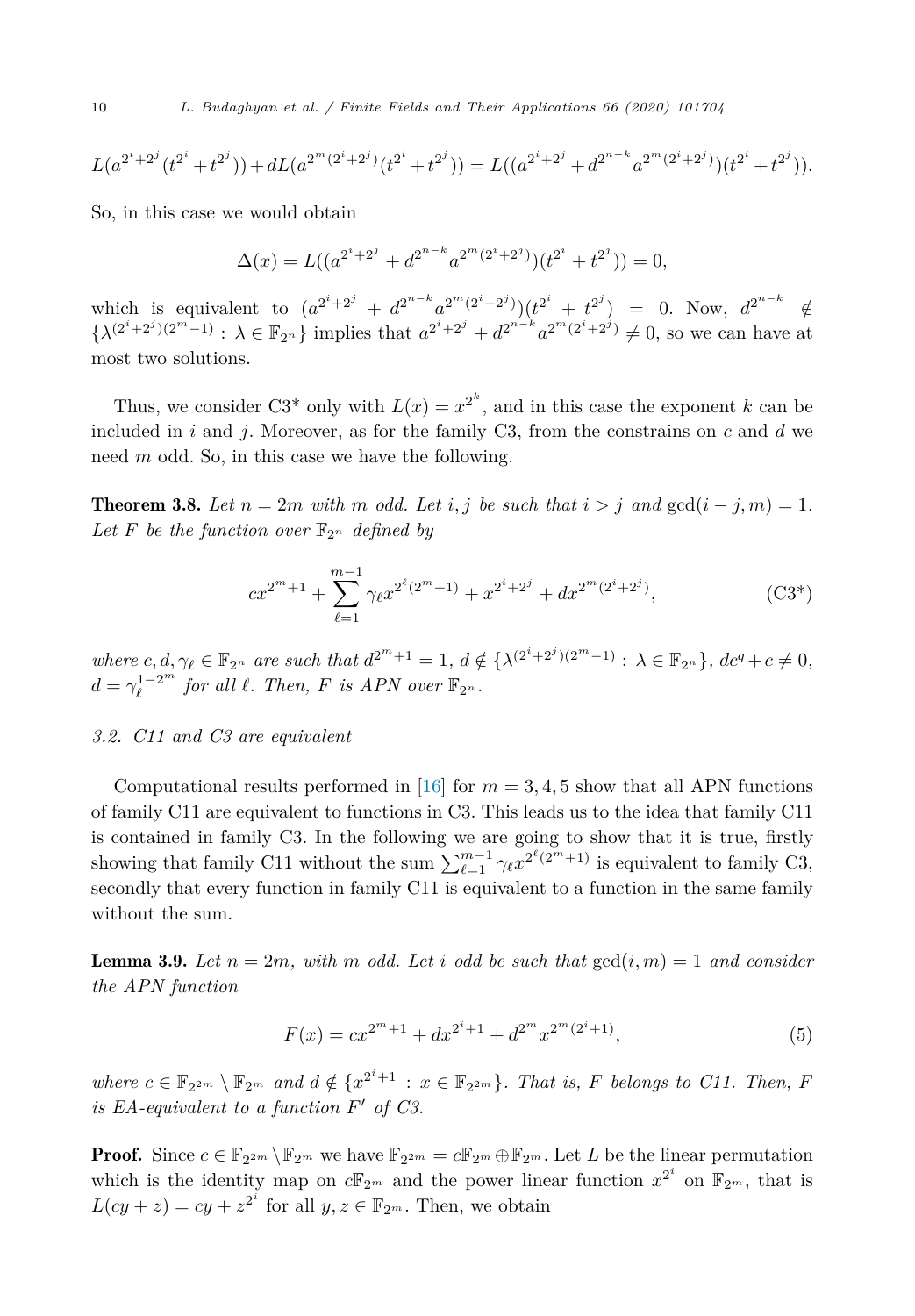<span id="page-10-0"></span>*L. Budaghyan et al. / Finite Fields and Their Applications 66 (2020) 101704* 11

$$
F'(x) = \frac{L(F(x))}{d^{2^i}} = c' x^{2^m + 1} + x^{2^{2^i} + 2^i} + d' x^{2^m (2^{2^i} + 2^i)},
$$

with  $c' = \frac{c}{d^{2i}}$  and  $d' = d^{2^i(2^m-1)}$ . Since *m* is odd and  $d \notin \{x^{2^i+1} : x \in \mathbb{F}_{2^{2m}}\} = \{x^3 : x \in \mathbb{F}_{2^{2m}}\} = \{x^3 : x \in \mathbb{F}_{2^{2m}}\} = \{x^4 : x \in \mathbb{F}_{2^{2m}}\} = \{x^5 : x \in \mathbb{F}_{2^{2m}}\} = \{x^5 : x \in \mathbb{F}_{2^{2m}}\} = \{x^6 : x \in$ *x* ∈  $\mathbb{F}_{2^{2m}}$  (recall that *i* is odd) we have  $d' \notin \{x^{(2^i+1)(2^m-1)} : x \in \mathbb{F}_{2^{2m}}\}$ . Indeed, if *d*' ∈ { $x^{(2^{i}+1)(2^{m}-1)}$  :  $x \in \mathbb{F}_{2^{2m}}$ } we have that *d*' is a cube, but  $3 \nmid (2^{m} - 1)$  and *d* is not a cube.

Moreover, since  $c \notin \mathbb{F}_{2^m}$ 

$$
{c'}^{2^m}d' + c' = \frac{c^{2^m}}{d^{2^i}} + \frac{c}{d^{2^i}} \neq 0,
$$

implying that  $F$  in ([5\)](#page-9-0) is EA-equivalent to an APN function contained in C3 ( $F'$  satisfies the conditions of Theorem [3.1\)](#page-5-0).  $\Box$ 

**Lemma 3.10.** Let  $n = 2m$ , with m odd. Let i odd be such that  $gcd(i, m) = 1$  and consider *an APN function*

$$
F(x) = cx^{2^m+1} + \sum_{\ell=1}^{m-1} \gamma_{\ell} x^{2^{\ell}(2^m+1)} + dx^{2^i+1} + d^{2^m} x^{2^m(2^i+1)}
$$

*as in Theorem [3.2](#page-5-0). Then, F is EA-equivalent to a function as in* [\(5](#page-9-0))

$$
F'(x) = c'x^{2^m+1} + d'x^{2^i+1} + d'^{2^m}x^{2^m(2^i+1)},
$$

*where c and d satisfy the conditions in Theorem [3.2.](#page-5-0)*

**Proof.** Assume  $1 \le t \le m - 1$  be such that  $\gamma_t \ne 0$ . We can assume that  $\gamma_t = 1$ . Indeed, since  $\gamma_t \in \mathbb{F}_{2^m}$ , dividing *F* by  $\gamma_t$  the function  $F/\gamma_t$  would satisfy the hypothesis of Theorem [3.2](#page-5-0). Consider the following linear function with  $w \in \mathbb{F}_{2^m}^*$  (we will study its permutation property later)

$$
L(x) = (w + (c + c^{2^{m}})^{2^{t}})x + x^{2^{t}} + wx^{2^{m}} + x^{2^{m+t}}.
$$
\n(6)

Let  $u = dx^{2^i+1} + d^{2^m}x^{2^m(2^i+1)} \in \mathbb{F}_{2^m}$ , then we obtain

$$
L(F(x)) = (w + (c + c^{2^{m}})^{2^{t}})[u + cx^{2^{m}+1} + \sum_{l=1}^{m-1} \gamma_{l}x^{2^{l}(2^{m}+1)}]
$$
  
+  $u^{2^{t}} + c^{2^{t}}x^{2^{t}(2^{m}+1)} + \sum_{l=1}^{m-1} \gamma_{l}^{2^{t}}x^{2^{l+t}(2^{m}+1)}$   
+  $w[u + c^{2^{m}}x^{2^{m}+1} + \sum_{l=1}^{m-1} \gamma_{l}x^{2^{l}(2^{m}+1)}]$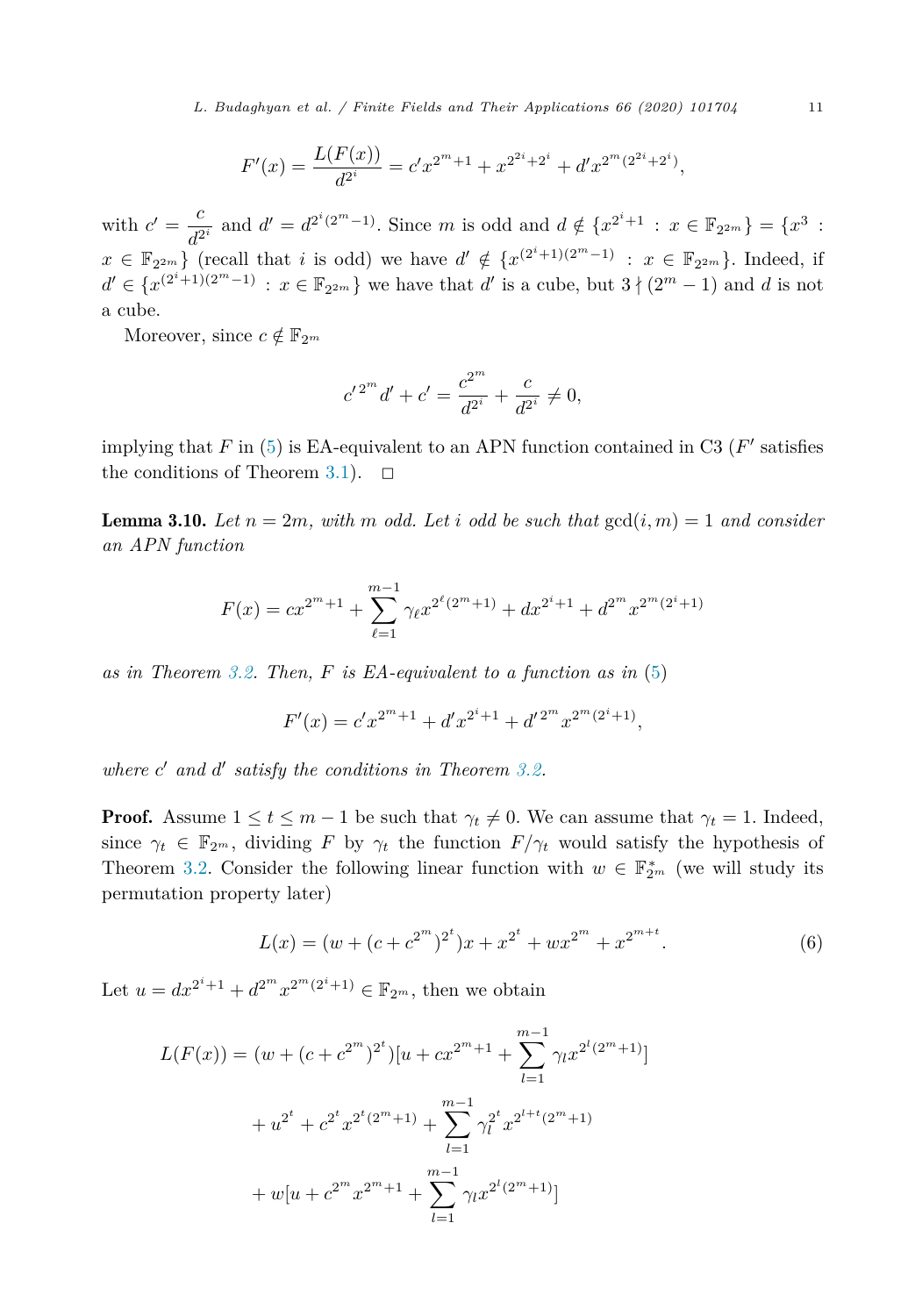$$
+u^{2^{t}} + c^{2^{m+t}}x^{2^{t}(2^{m}+1)} + \sum_{l=1}^{m-1} \gamma_{l}^{2^{t}}x^{2^{l+t}(2^{m}+1)}
$$
  
=  $(w + (c + c^{2^{m}})^{2^{t}} + w)u + ((w + (c + c^{2^{m}})^{2^{t}})c + wc^{2^{m}})x^{2^{m}+1}$   
+  $(c + c^{2^{m}})^{2^{t}}x^{2^{t}(2^{m}+1)} + \sum_{l=1}^{m-1} \gamma_{l}(w + (c + c^{2^{m}})^{2^{t}} + w)x^{2^{l}(2^{m}+1)}$   
=  $(c + c^{2^{m}})^{2^{t}}u + (w(c + c^{2^{m}}) + c(c + c^{2^{m}})^{2^{t}})x^{2^{m}+1}$   
+  $\sum_{l=1, l \neq t}^{m-1} \gamma_{l}(c + c^{2^{m}})^{2^{t}}x^{2^{l}(2^{m}+1)}$ 

Hence

$$
\frac{L(F(x))}{(c+c^{2^m})^{2^t}} = u + (w(c+c^{2^m})^{1-2^t} + c)x^{2^m+1} + \sum_{l=1, l \neq t}^{m-1} \gamma_l x^{2^l(2^m+1)}.
$$

Let  $c' = w(c + c^{2^m})^{1-2^t} + c$ . Also the condition  $c' \notin \mathbb{F}_{2^m}$  is satisfied since we have

$$
c'^{2^m} + c' = w^{2^m} (c + c^{2^m})^{1 - 2^t} + c^{2^m} + w(c + c^{2^m})^{1 - 2^t} + c
$$
  
= 
$$
(w^{2^m} + w)(c + c^{2^m})^{1 - 2^t} + (c + c^{2^m}) = (c + c^{2^m}).
$$

Therefore we managed, from the original general formula C11, to obtain a similar one in which the monomial  $x^{2^t(2^m+1)}$  is not present any more and the rest of the components of the sum is left unchanged. If the same procedure is applied for any *j* such that  $\gamma_j \neq 0$ we are able to obtain a function of the form [\(5](#page-9-0)).

Now we only need to show that  $L(x)$  of equation ([6\)](#page-10-0) is a permutation.

We have that

$$
L(x) = (x + x^{2^m})^{2^t} + w(x + x^{2^m}) + (c + c^{2^m})^{2^t}x.
$$

Assume that  $x \in \mathbb{F}_{2^m}$  then  $L(x) = (c + c^{2^m})^{2^t} x$  is null if and only if  $x = 0$ . Otherwise consider  $x \notin \mathbb{F}_{2^m}$  and let  $y = x + x^{2^m} \in \mathbb{F}_{2^m}^*$ , we have  $L(x) = y^{2^t} + wy + (c + c^{2^m})^{2^t}x$ . If  $L(x) = 0$  then

$$
x = \frac{y^{2^t} + wy}{(c + c^{2^m})^{2^t}}.
$$

Since  $w \in \mathbb{F}_{2^m}$  then we have that the right hand-side belongs to  $\mathbb{F}_{2^m}$  that leads to a contradiction. Therefore  $L$  is a linear permutation.  $\Box$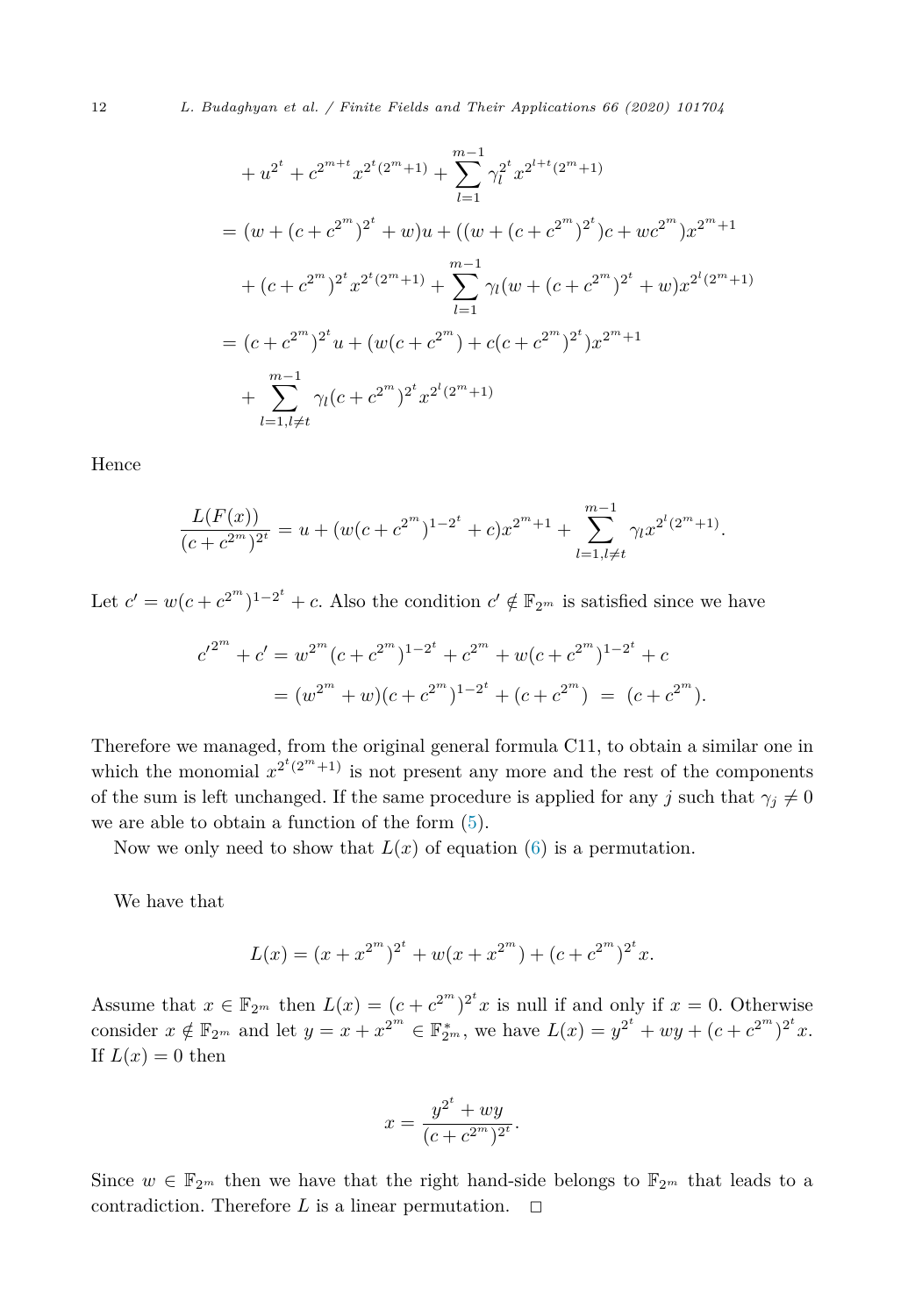<span id="page-12-0"></span>We have that C3 can be reduced to C11 reversing the computation done for  $(5)$  $(5)$  (an explicit computation is given in the next section when we prove that C3\* is included in C11\*). So we have proved:

Proposition 3.11. *Families C3 and C11 are EA-equivalent.*

#### *3.3. C11\* is equivalent to C11*

Using Remark [3.4](#page-6-0) the equivalence is almost straightforward, however we want to make clear to the reader how to construct such equivalence. Obviously, C11 is a particular case of C11\*. We show that also C11\* can be reduced to C11.

Let

$$
F(x) = cx^{2^m+1} + \sum_{l=1}^{m-1} \gamma_l x^{2^l (2^m+1)} + L(dx^{2^i+2^j} + d^{2^m} x^{2^m (2^i+2^j)}),
$$

as in Theorem [3.6](#page-8-0).

Without loss of generality, we can consider  $j = 0$ , and using the same technique as in Lemma [3.10](#page-10-0) we can remove the summation  $\sum_{l=1}^{m-1} \gamma_l x^{2^l (2^m + 1)}$ . Hence we end up with

$$
F'(x) = c'x^{2^m+1} + L'(d'x^{2^i+1} + d'^{2^m}x^{2^m(2^i+1)}) = c'x^{2^m+1} + Q'(x),
$$
 (C11\*)

for some  $c' \notin \mathbb{F}_{2^m}$ ,  $d' \notin \{x^{2^i+1} : x \in \mathbb{F}_{2^{2^m}}\}$  and  $L'$  is a linear permutation with coefficients over  $\mathbb{F}_{2^m}$ .

Therefore, as explained in Remark [3.4](#page-6-0), with the linear map  $L''$  which acts as the identity map on  $c' \mathbb{F}_{2^m}$  and as the linear function  $L'^{-1}$  on  $\mathbb{F}_{2^m}$ , we obtain

$$
L'' \circ F'(x) = c' x^{2^m+1} + d' x^{2^i+1} + d'^{2^m} x^{2^m (2^i+1)}.
$$

Since the constrains on the coefficients are the same for  $C11*$  and  $C11$ , we have obtained our claim.

### Proposition 3.12. *Families C11\* and C11 are EA-equivalent.*

#### *3.4. C3\* is equivalent to C11*

Now, we show that family C3\* as in Theorem [3.8](#page-9-0), which contains C3, is equivalent to C11.

Let  $n = 2m$  with *m* odd and consider the APN function defined over  $\mathbb{F}_{2^n}$ 

$$
F(x) = cx^{2^m+1} + \sum_{\ell=1}^{m-1} \gamma_{\ell} x^{2^{\ell}(2^m+1)} + x^{2^i+2^j} + dx^{2^m(2^i+2^j)},
$$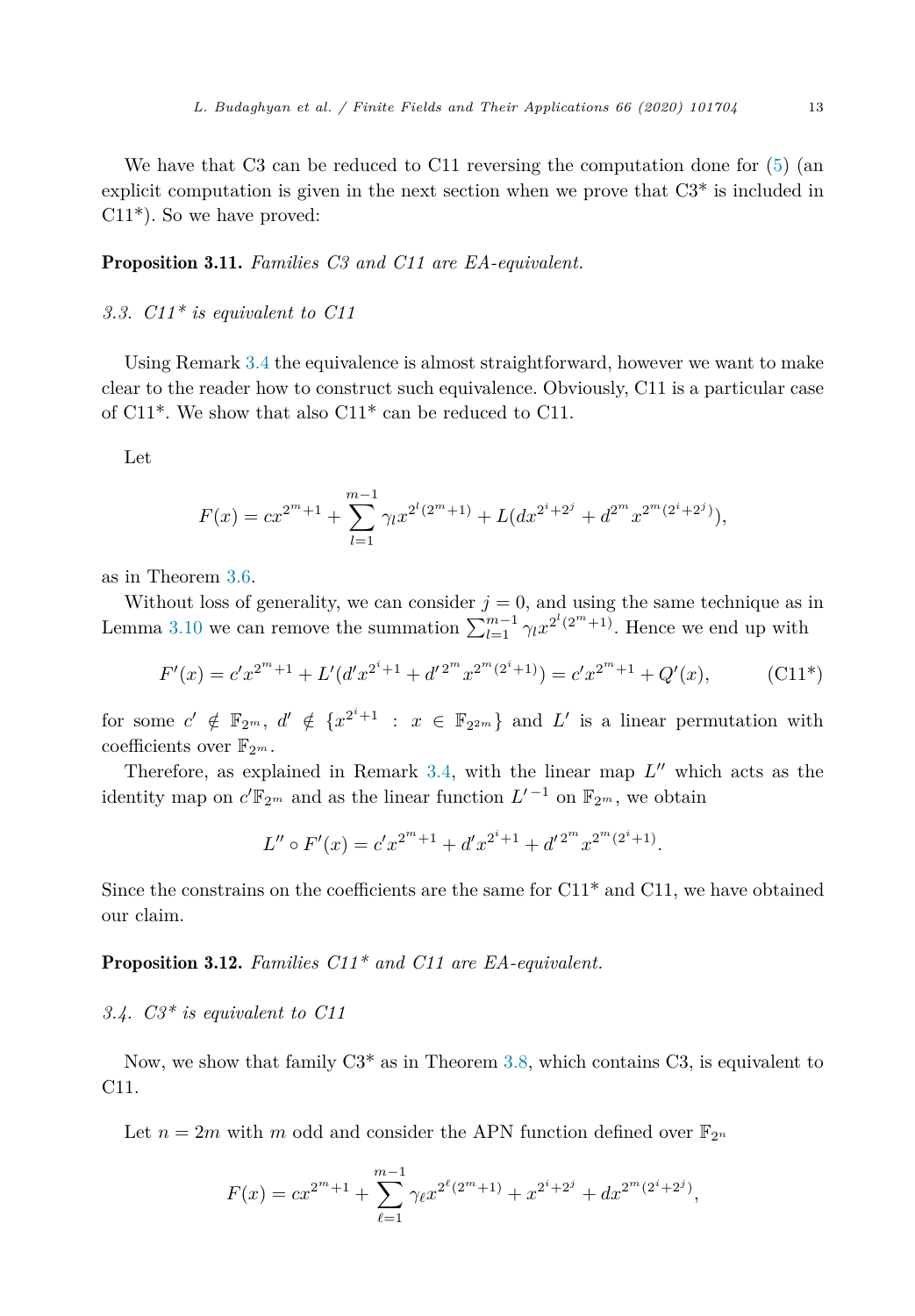where  $c, d, \gamma_{\ell} \in \mathbb{F}_{2^n}$  satisfy the constrains of Theorem [3.8](#page-9-0).

Since  $d^{2^m+1} = 1$ , there exists  $d'$  such that  $d^{2^m-1} = d$ . Moreover, since *d* is not contained in  $\{x^{(2^i+2^j)(2^m-1)} : x \in \mathbb{F}_{2^{2m}}\}$  we have  $d' \notin \{x^{(2^i+2^j)} : x \in \mathbb{F}_{2^{2m}}\}.$ 

Multiplying *F* by *d* , we obtain

$$
F'(x) = d'F(x) = d'cx^{2^m+1} + \sum_{\ell=1}^{m-1} d'\gamma_{\ell}x^{2^{\ell}(2^m+1)} + d'x^{2^i+2^j} + d'^{2^m}x^{2^m(2^i+2^j)}.
$$

Since  $c + c^{2^m}d \neq 0$  we have that  $d'c + (d'c)^{2^m} = d'(c + c^{2^m}d) \neq 0$ , so  $d'c \notin \mathbb{F}_{2^m}$ . Moreover, since  $d = \gamma_{\ell}^{1-2^m}$  for all  $\ell$  such that  $\gamma_{\ell} \neq 0$ , we have that  $(d'\gamma_{\ell})^{2^m} = d'(d\gamma_{\ell}^{2^m}) =$  $d'(\gamma_{\ell}^{1-2^{m}}\gamma_{\ell}^{2^{m}})$  which implies  $d'\gamma_{\ell} \in \mathbb{F}_{2^{m}}$  for all  $\gamma_{\ell}$ . Thus,  $F'(x)$  is an element of C11<sup>\*</sup>, which is EA-equivalent to C11 from Proposition [3.12](#page-12-0). Then, from Proposition [3.11](#page-12-0) we can conclude the following.

Proposition 3.13. *Families C11 and C3\* are EA-equivalent.*

We summarize our results in the following theorem.

Theorem 3.14. *Families C3, C11, C3\* and C11\* are all EA-equivalent to each other.*

We conclude this section showing that, for any fixed *i*, all the functions contained in these families are EA-equivalent to each other.

**Proposition 3.15.** Let  $n = 2m$  with m odd and let *i* be such that  $gcd(n, i) = 1$ . Let

$$
F(x) = cx^{2^m+1} + dx^{2^i+1} + d^{2^m}x^{2^m(2^i+1)}, \quad F'(x) = c'x^{2^m+1} + d'x^{2^i+1} + d'^{2^m}x^{2^m(2^i+1)}
$$

be two APN functions of family C11, that is, c,  $c' \notin \mathbb{F}_{2^m}$  and  $d, d' \notin \{x^{2^i+1} : x \in \mathbb{F}_{2^n}\}.$ *Then, F and F are affine equivalent.*

**Proof.** Let us fix *d* not a cube, consider  $c, c' \in \mathbb{F}_{2^n} \setminus \mathbb{F}_{2^m}$  and the functions

$$
F(x) = cx^{2^m+1} + dx^{2^i+1} + d^{2^m}x^{2^m(2^i+1)}
$$
 and 
$$
F'(x) = c'x^{2^m+1} + dx^{2^i+1} + d^{2^m}x^{2^m(2^i+1)}.
$$

Then, considering the linear permutation L which is the identity on  $\mathbb{F}_{2^m}$  and that maps  $c\mathbb{F}_{2^m}$  into  $c'\mathbb{F}_{2^m}$ , we immediately have  $L \circ F = F'$ .

Now, let us fix the coefficient  $c \in \mathbb{F}_{2^n} \setminus \mathbb{F}_{2^m}$  and *d* not a cube. Consider the two functions

$$
F(x) = cx^{2^m+1} + dx^{2^i+1} + d^{2^m}x^{2^m(2^i+1)}
$$
 and 
$$
F'(x) = cx^{2^m+1} + d^2x^{2^i+1} + (d^2)^{2^m}x^{2^m(2^i+1)}.
$$

Then, we have that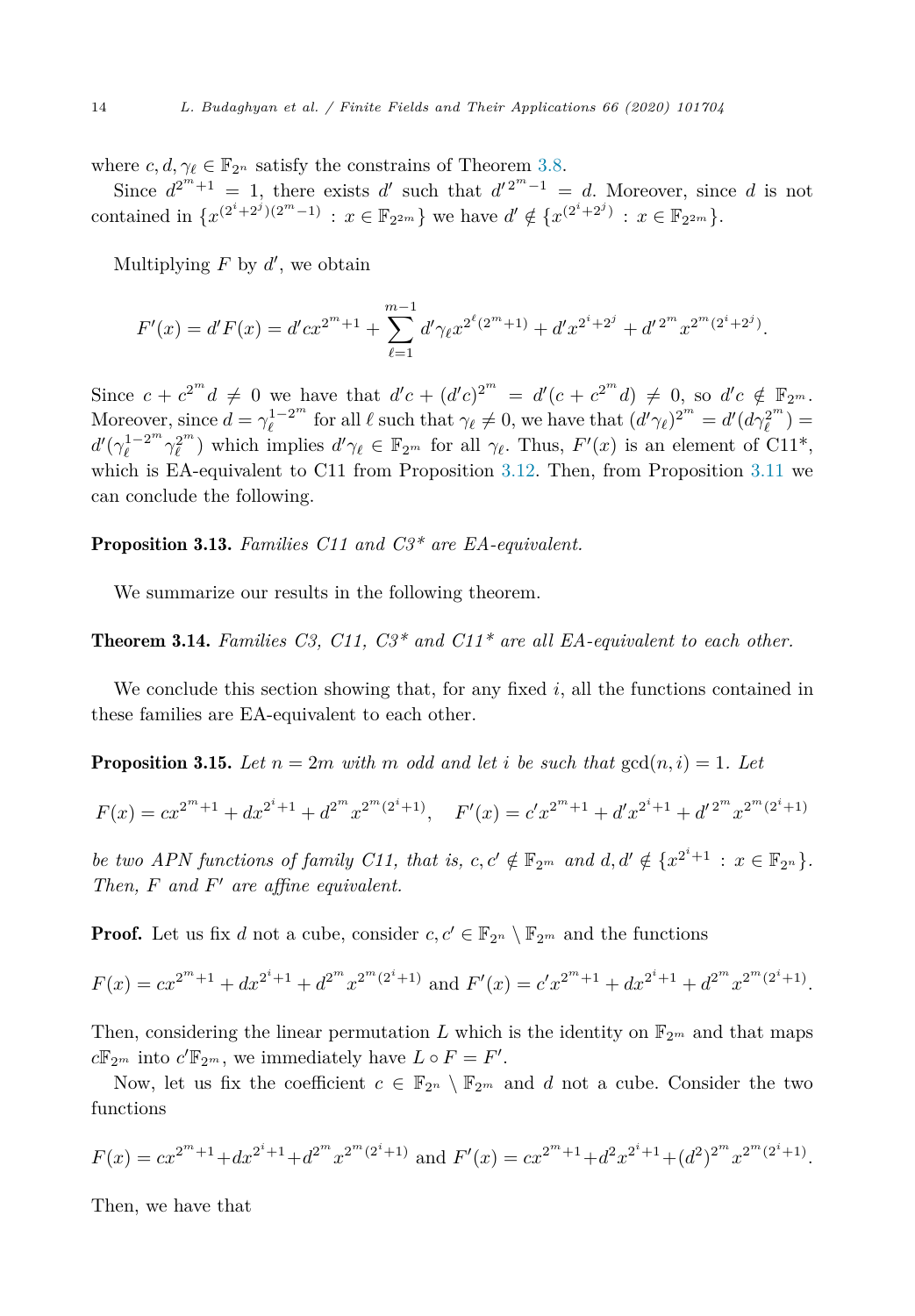<span id="page-14-0"></span>*L. Budaghyan et al. / Finite Fields and Their Applications 66 (2020) 101704* 15

$$
F(x^{1/2})^2 = c^2 x^{2^m+1} + d^2 x^{2^i+1} + (d^2)^{2^m} x^{2^m (2^i+1)}
$$

is equivalent to  $F'$  from the argument above. Thus,  $F$  is equivalent to  $F'$ .

Now, let  $U = \{x^{2^i+1} : x \in \mathbb{F}_{2^n}^*\} = \{x^3 : x \in \mathbb{F}_{2^n}^*\}$  (*i* is odd), for any  $u \in U$ ,

$$
F(x) = cx^{2^m+1} + dx^{2^i+1} + d^{2^m}x^{2^m(2^i+1)}
$$

and

$$
F'(x) = cx^{2^m+1} + du x^{2^i+1} + (du)^{2^m} x^{2^m(2^i+1)}
$$

are equivalent. Indeed, we can apply the substitution  $x \mapsto \lambda x$  for some  $\lambda \in \mathbb{F}_{2^n}^*$  such that  $\lambda^{2^i+1} = u$ , and we have that  $F(\lambda x) = c\lambda^{2^m+1}x^{2^m+1} + dux^{2^i+1} + (du)^{2^m}x^{2^m(2^i+1)}$ is equivalent to  $F'(x)$ .

Now, since we can partition all non-cube elements as  $dU \cup d^2U$  for some *d* not a cube, from the arguments above we have our claim.  $\Box$ 

*3.5. Equivalence with hexanomials (family C4 in Table [2](#page-4-0))*

The following family of APN hexanomials was constructed in [[9\]](#page-19-0).

**Theorem 3.16** ([[9\]](#page-19-0)). Let n and i be any positive integers,  $n = 2m$ ,  $gcd(i, m) = 1$ , and  $\overline{c}, \overline{d} \in \mathbb{F}_{2^n}$  *be such that*  $\overline{d} \notin \mathbb{F}_{2^m}$ *. Then, the function* 

$$
H(x) = \bar{d}x^{2^i(2^m+1)} + x^{(2^m+1)} + x^{2^i+1} + x^{2^m(2^i+1)} + \bar{c}x^{2^{m+i}+1} + \bar{c}^{2^m}x^{2^i+2^m}
$$

*is APN if and only if the equation*

$$
x^{2^i+1} + \bar{c}x^{2^i} + \bar{c}^{2^m}x + 1 = 0
$$

*has no solution x such that*  $x^{2^m+1} = 1$ .

The existence of coefficients  $\bar{c}$  satisfying the conditions of the theorem above has been studied in [[3\]](#page-19-0). In [\[27](#page-19-0)], Göloğlu characterizes and computes the number of such  $\vec{c}$ 's.

The family of hexanomials given in the previous theorem can be expressed as pentanomials.

**Lemma 3.17.** Let *n* and *i* be positive integers such that  $n = 2m$  and  $gcd(i, m) = 1$ . Let

$$
P(x) = \bar{d}x^{(2^m+1)} + x^{2^i+1} + x^{2^m(2^i+1)} + \bar{c}x^{2^{m+i}+1} + \bar{c}^{2^m}x^{2^i+2^m},
$$

with  $\bar{c}, \bar{d} \in \mathbb{F}_{2^n}$  be such that  $\bar{d} \notin \mathbb{F}_{2^m}$ . Then, P is APN if and only if the equation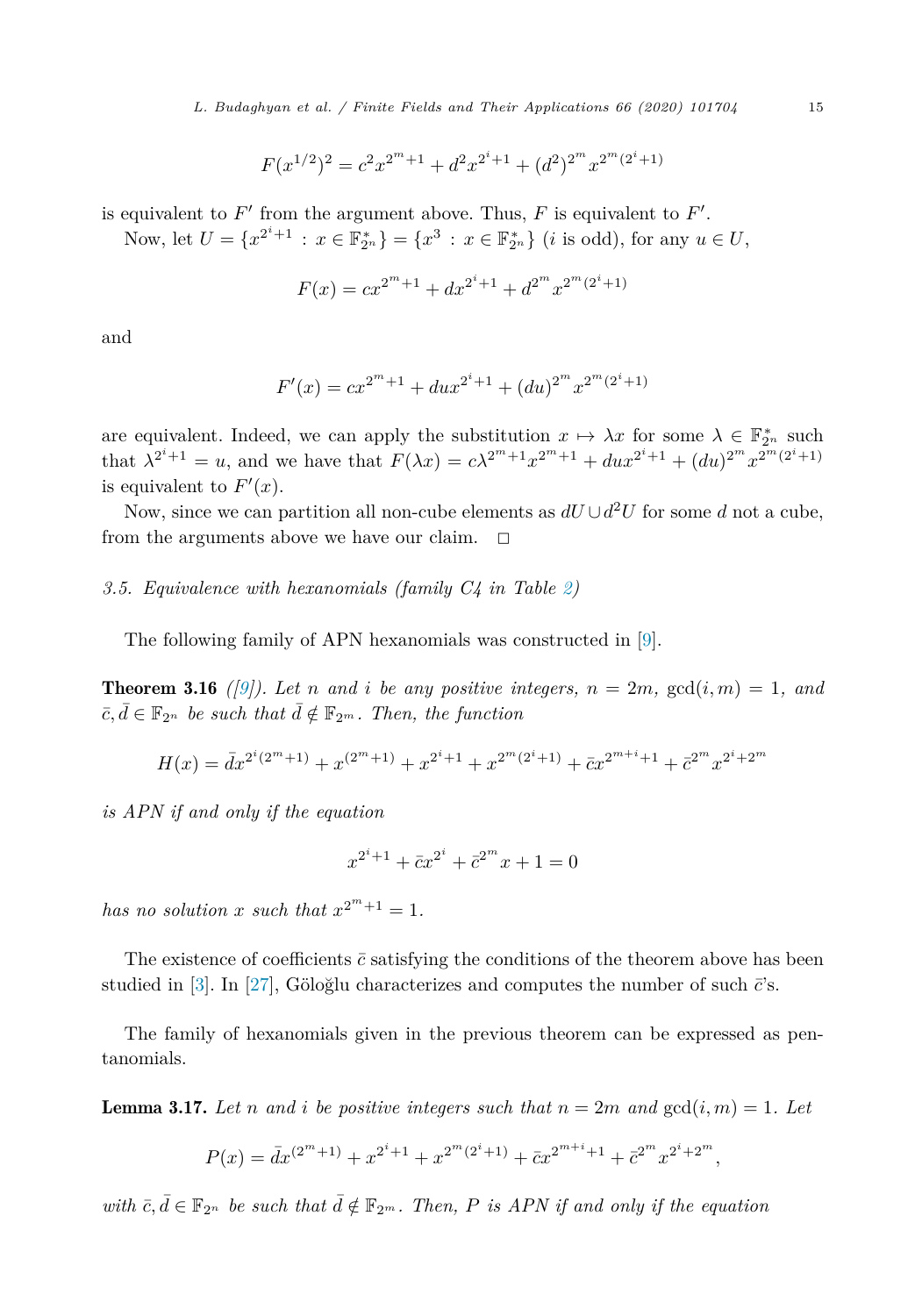$$
x^{2^i+1} + \bar{c}x^{2^i} + \bar{c}^{2^m}x + 1 = 0
$$

*has no solution x such that*  $x^{2^m+1} = 1$ *.* 

*Moreover, the family of hexanomials given in Theorem [3.16](#page-14-0) and this family of pentanomials are EA-equivalent.*

**Proof.** The APN property of the pentanomial P can be proved following the same steps of [[9,](#page-19-0) Theorem 2]. Thus, we prove only the equivalence between the two families. Let

$$
H(x) = \bar{d}x^{2^i(2^m+1)} + x^{(2^m+1)} + x^{2^i+1} + x^{2^m(2^i+1)} + \bar{c}x^{2^{m+i}+1} + \bar{c}^{2^m}x^{2^i+2^m}
$$

as in Theorem [3.16.](#page-14-0) Applying the linear permutation (as in [\(6](#page-10-0)))  $L(x) = (w + (\bar{d} +$  $(\bar{d}^{2^m})^{2^{n-i}})x + wx^{2^m} + x^{2^{n-i}} + x^{2^{m-i}}$  with  $w = (\bar{d} + \bar{d}^{2^m})^{2^{n-i}-1} \in \mathbb{F}_{2^m}^*$ , we obtain

$$
H'(x) = \frac{L(H(x))}{(\bar{d} + \bar{d}^{2^m})^{2^{n-i}}} = \bar{d}'x^{2^i(2^m+1)} + x^{2^i+1} + x^{2^m(2^i+1)} + \bar{c}x^{2^{m+i}+1} + \bar{c}^{2^m}x^{2^i+2^m},
$$

where  $\bar{d}' = w(\bar{d} + \bar{d}^{2^m})^{1-2^{n-i}} + \bar{d} = 1 + \bar{d} \notin \mathbb{F}_{2^m}$ . Since  $\mathbb{F}_{2^{2m}} = \bar{d}'\mathbb{F}_{2^m} \oplus \mathbb{F}_{2^m}$  we can apply a linear permutation which is  $x^{2^{n-i}}$  on  $\bar{d}'\mathbb{F}_{2^m}$  and the identity on  $\mathbb{F}_{2^m}$  in order to obtain the EA-equivalent function

$$
P(x) = d''x^{2^m+1} + x^{2^i+1} + x^{2^m(2^i+1)} + \bar{c}x^{2^{m+i}+1} + \bar{c}^{2^m}x^{2^i+2^m},
$$

where  $d'' = 1 + \bar{d}^{2^{n-1}}$ . Thus, we have that the hexanomial with coefficients  $\bar{d}$  and  $\bar{c}$  can be reduced to the pentanomial with coefficients  $1 + \bar{d}^{2^{n-i}}$  and  $\bar{c}$ .

On the other hand, let

$$
P(x) = dx^{2^m+1} + x^{2^i+1} + x^{2^m(2^i+1)} + \bar{c}x^{2^{m+i}+1} + \bar{c}^{2^m}x^{2^i+2^m}
$$

be APN with  $\bar{d} \notin \mathbb{F}_{2^m}$ . Then, there exist  $\bar{d}' \notin \mathbb{F}_{2^m}$  such that  $\bar{d} = 1 + \bar{d}'^{2^{n-i}}$ . Thus, since we used linear permutations for reducing an hexanomial to a pentanomial, we can reverse the steps above and we would obtain the APN hexanomial

$$
H(x) = \overline{d}'x^{2^i(2^m+1)} + x^{(2^m+1)} + x^{2^i+1} + x^{2^m(2^i+1)} + \overline{c}x^{2^{m+i}+1} + \overline{c}^{2^m}x^{2^i+2^m}.
$$

Then, the two families coincide.  $\Box$ 

We are going to show below that C11 (and thus C3) is contained in C4.

Without loss of generality, from the arguments given in Lemma [3.10](#page-10-0), we can consider functions of the form

$$
F(x) = cx^{2^m+1} + x^{2^i(2^m+1)} + dx^{2^i+1} + d^{2^m}x^{2^m(2^i+1)},
$$
\n(7)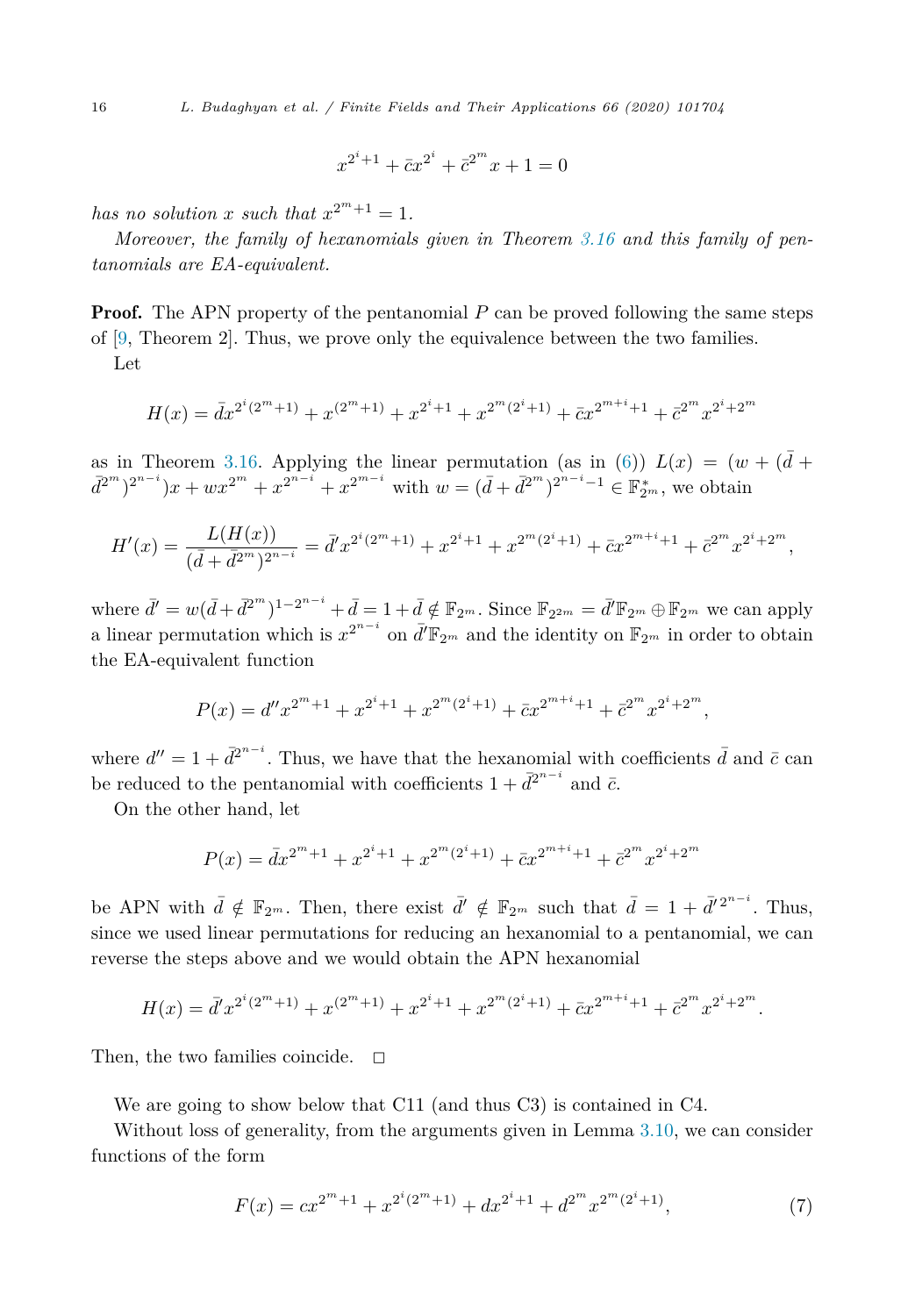<span id="page-16-0"></span>with  $c \in \mathbb{F}_{2^{2m}} \setminus \mathbb{F}_{2^m}$  and  $d \notin \{x^{2^i+1} : x \in \mathbb{F}_{2^{2m}}\}.$ 

Consider a linear permutation of the type  $x + \gamma x^{2^m}$  ( $\gamma^{2^m+1} \neq 1$ ). Evaluating  $F(x + \gamma x^{2^m})$  $\gamma x^{2^m}$ ) and deleting terms of algebraic degree less than 2, we obtain

$$
\widetilde{F}(x) = (c + c\gamma^{2^m+1})x^{2^m+1} + (1 + \gamma^{2^i(2^m+1)})x^{2^i(2^m+1)}
$$
\n
$$
+ (d + d^{2^m}\gamma^{2^m(2^i+1)})x^{2^i+1} + (d^{2^m} + d\gamma^{2^i+1})x^{2^m(2^i+1)}
$$
\n
$$
+ (d\gamma^{2^i} + d^{2^m}\gamma^{2^m})x^{2^{m+i}+1} + (d^{2^m}\gamma^{2^{m+i}} + d\gamma)x^{2^i+2^m}
$$
\n
$$
= u.
$$

Now, using a linear permutation as in  $(6)$  $(6)$ , it is possible to delete the monomial  $(1 +$  $\gamma^{2^{i}(2^{m}+1)}x^{2^{i}(2^{m}+1)}$  since  $(1+\gamma^{2^{i}(2^{m}+1)})$  and *u* are in  $\mathbb{F}_{2^{m}}$ . Indeed, let  $\gamma' = (1+\gamma^{2^{i}(2^{m}+1)})$ and  $L(x) = (w + (c + c^{2^m})^{2^i} \frac{\gamma'}{\gamma'^{2^i}})x + x^{2^i} + wx^{2^m} + x^{2^{m+i}}$  for some  $w \in \mathbb{F}_{2^m}^*$ . Then, following the same steps as in Lemma [3.10](#page-10-0), we have

$$
F'(x) = \frac{L(\widetilde{F}(x)/\gamma')}{\left(\frac{c}{\gamma'} + \frac{c^{2^m}}{\gamma'}\right)^{2^i}} = c'x^{2^m+1} + u,
$$

for some  $c' \notin \mathbb{F}_{2^m}$  depending on *L*. Denoting by  $a = (d + d^{2^m} \gamma^{2^m(2^i+1)})$  and  $b =$  $(d\gamma^{2^i} + d^{2^m}\gamma^{2^m})$  we get

$$
F'(x) = c'x^{2^m+1} + (ax^{2^i+1} + a^{2^m}x^{2^m(2^i+1)} + bx^{2^{m+i}+1} + b^{2^m}x^{2^i+2^m}).
$$
 (8)

Now, since *i* and *m* are odd and  $gcd(i, m) = 1$ ,  $x^{2^{m+i}+1}$  is a permutation of  $\mathbb{F}_{2^n}$ , which means that there exists  $\lambda \in \mathbb{F}_{2^n}^*$  such that  $\lambda^{2^{m+i}+1} = b$ . Then, substituting  $x \mapsto \lambda^{-1}x$  in (8), we obtain

$$
F''(x) = \underbrace{c''x^{2^m+1}}_{c''\mathbb{F}_{2^m}} + \underbrace{\frac{a}{\lambda^{2^i+1}}x^{2^i+1} + \left(\frac{a}{\lambda^{2^i+1}}\right)^{2^m}x^{2^m(2^i+1)} + x^{2^{m+i}+1} + x^{2^i+2^m}}_{\mathbb{F}_{2^m}},
$$

where  $c'' = c'/\lambda^{2^m+1}$ . Since  $\mathbb{F}_{2^n} = c''\mathbb{F}_{2^m} \oplus \mathbb{F}_{2^m}$  we can perform a substitution  $x \mapsto x^{2^{m-i}}$ and then apply a linear map *L* which is  $x^{2^{m+i}}$  on  $c''\mathbb{F}_{2^m}$  and the identity on  $\mathbb{F}_{2^m}$ . Thus, denoting by  $\tilde{c} = (c'')^{2^{m+i}}$ , we obtain the EA-equivalent function

$$
\bar{F}(x) = L(F''(x^{2^{m-i}})) = \tilde{c}x^{2^m+1} + \frac{a}{\lambda^{2^i+1}}x^{2^m+2^j} + \left(\frac{a}{\lambda^{2^i+1}}\right)^{2^m}x^{(2^{m+j}+1)} + x^{2^j+1} + x^{2^m(2^j+1)},\tag{9}
$$

where  $j = m - i$  is even and  $gcd(j, m) = 1$ .

Denoting  $\bar{a} = \left(\frac{a}{\lambda^{2^i+1}}\right)^{2^m}$ , since  $\bar{F}(x)$  is APN and  $c'' \notin \mathbb{F}_{2^m}$  from Lemma [3.17](#page-14-0) we have that

$$
x^{2^{j}+1} + \bar{a}x^{2^{j}} + \bar{a}^{2^{m}}x + 1 = 0
$$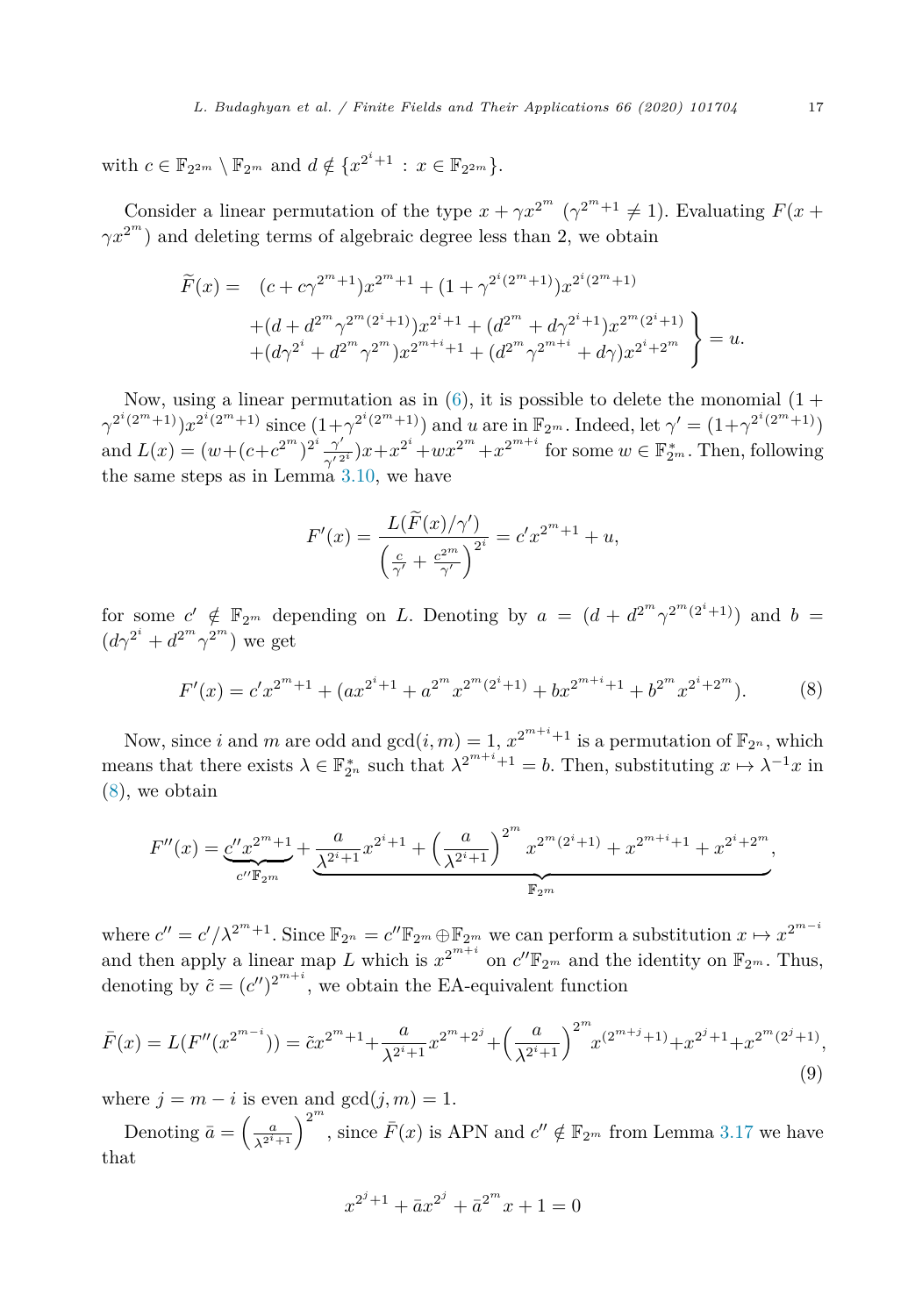<span id="page-17-0"></span>

| Table 3                                                                                                              |  |  |  |
|----------------------------------------------------------------------------------------------------------------------|--|--|--|
| Refined list of known classes of quadratic APN polynomial over $\mathbb{F}_{2^n}$ CCZ-inequivalent to power function |  |  |  |

| $N^{\circ}$    | Functions                                                                                                                                 | Conditions                                                                                                                                                                                                                                        | In     |  |
|----------------|-------------------------------------------------------------------------------------------------------------------------------------------|---------------------------------------------------------------------------------------------------------------------------------------------------------------------------------------------------------------------------------------------------|--------|--|
| $F1-F2$        | $x^{2^s+1}+u^{2^k-1}x^{2^{ik}+2^{mk+s}}$                                                                                                  | $n = pk$ , $gcd(k, p) = gcd(s, pk) = 1$ ,<br>$p \in \{3, 4\}, i = sk \mod p, m = p - i,$<br>$n \geq 12$ , u primitive in $\mathbb{F}_{2^n}^*$                                                                                                     | $[10]$ |  |
| F3             | $sx^{q+1} + x^{2^i+1} + x^{q(2^i+1)}$<br>$+cx^{2^iq+1}+c^qx^{2^i+q}$                                                                      | $q = 2^m$ , $n = 2m$ , $gcd(i, m) = 1$ ,<br>$c \in \mathbb{F}_{2^n}$ , $s \in \mathbb{F}_{2^n} \setminus \mathbb{F}_a$<br>$X^{2^i+1} + cX^{2^i} + c^q X + 1$<br>has no solution x s.t. $x^{q+1} = 1$                                              | $[9]$  |  |
| F4             | $x^3 + a^{-1} Tr(a^3 x^9)$                                                                                                                | $a\neq 0$                                                                                                                                                                                                                                         | $[12]$ |  |
| F <sub>5</sub> | $x^3 + a^{-1} Tr_n^3 (a^3 x^9 + a^6 x^{18})$                                                                                              | $3 n, a \neq 0$                                                                                                                                                                                                                                   | $[13]$ |  |
| F <sub>6</sub> | $x^3 + a^{-1} Tr_a^3 (a^6 x^{18} + a^{12} x^{36})$                                                                                        | $3 n, a \neq 0$                                                                                                                                                                                                                                   | $[13]$ |  |
| $F7-F9$        | $ux^{2^s+1} + u^{2^k}x^{2^{-k}+2^{k+s}} +$<br>$vx^{2^{-k}+1} + wu^{2^{k}+1}x^{2^{s}+2^{k+s}}$                                             | $n = 3k$ , $gcd(k, 3) = gcd(s, 3k) = 1$ ,<br>$v, w \in \mathbb{F}_{2^k}, vw \neq 1,$<br>$3 (k+s)$ u primitive in $\mathbb{F}_{2^n}^*$                                                                                                             | [4,5]  |  |
| F10            | $(x+x^{2^m})^{2^i+1}+$<br>$u'(ux+u^{2^m}x^{2^m})^{(2^i+1)2^j} +$<br>$u(x+x^{2^m})(ux+u^{2^m}x^{2^m})$                                     | $n = 2m, m \geq 2$ even,<br>$gcd(i, m) = 1$ and $j \geq 2$ even<br>u primitive in $\mathbb{F}_{2^n}^*$ , $u' \in \mathbb{F}_{2^m}$ not a cube                                                                                                     | $[35]$ |  |
| F11            | $L(x)^{2^i}x + L(x)x^{2^i}$                                                                                                               | $n = km, m > 1, \gcd(n, i) = 1$<br>$L(x) = \sum_{i=0}^{k-1} a_i x^{2^{jm}}$ satisfies<br>the conditions in Theorem 6.3 of $[8]$                                                                                                                   | [8]    |  |
| F12            | $u(u^{q}x + x^{q}u)(x^{q} + x) + (u^{q}x + x^{q}u)^{2^{2i}+2^{3i}}$<br>$+a(u^{q}x+x^{q}u)^{2^{2i}}(x^{q}+x)^{2^{i}}+b(x^{q}+x)^{2^{i}+1}$ | $q=2^m$ , $n=2m$ , $gcd(i, m) = 1$ , u primitive in $\mathbb{F}_{2^n}^*$<br>$X^{2^i+1} + aX + b$<br>has no solution over $\mathbb{F}_{2^m}$                                                                                                       | $[32]$ |  |
| F12            | $x^3 + ax^{2^k(2^i+1)} + bx^{3\cdot 2^m} + cx^{2^{n+k}(2^i+1)}$                                                                           | $n=2m=10, (a,b,c)=(\beta,0,0), i=3, k=2, \mathbb{F}_4^*=\langle \beta \rangle$<br>$n = 2m, m$ odd, 3 $\langle m, (a, b, c) \rangle = (\beta, \beta^2, 1),$<br>$\mathbb{F}_4^* = \langle \beta \rangle, i \in \{m-2, m, 2m-1, (m-2)^{-1} \mod n\}$ | $[15]$ |  |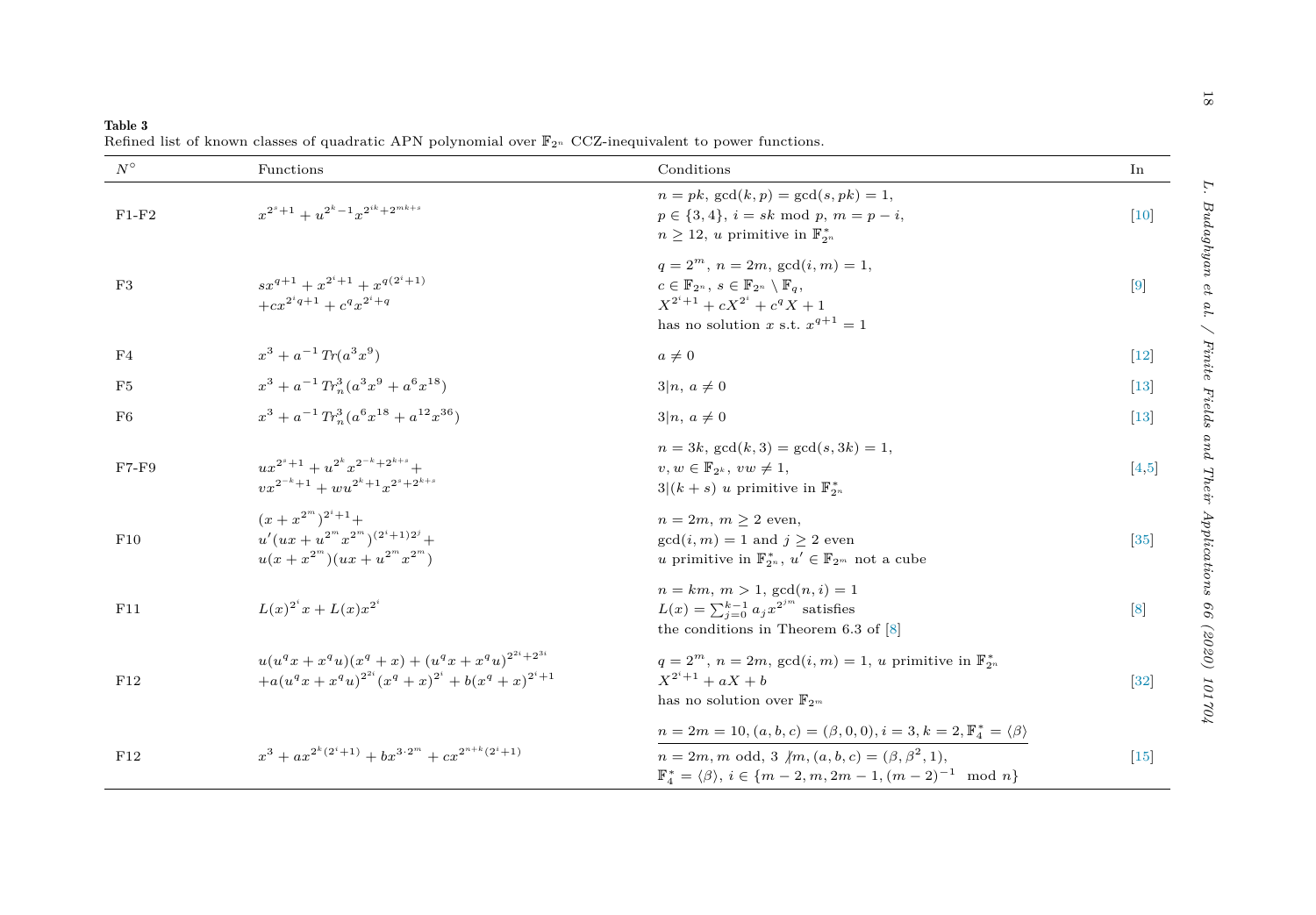<span id="page-18-0"></span>has no nonzero solution such that  $x^{2^m+1} = 1$ . Hence, the function  $\bar{F}(x)$  is equivalent to a pentanomial (and thus to an hexanomial) as in Lemma [3.17.](#page-14-0)

Therefore, we have proved the following result:

Theorem 3.18. *The families C3, C3\*, C11 and C11\* coincide and they are included in C4. In particular, the hexanomials admit a representation as pentanomials in the following form*

$$
P(x) = \bar{d}x^{2^m+1} + x^{2^i+1} + x^{2^m(2^i+1)} + \bar{c}x^{2^{m+i}+1} + \bar{c}^{2^m}x^{2^i+2^m},
$$

*satisfying the conditions in Lemma [3.17](#page-14-0).*

*Moreover, when m and i are odd, P*(*x*) *is EA-equivalent to a pentanomial of type*

$$
\bar{P}(x) = dx^{2^m+1} + x^{2^j+1} + x^{2^m(2^j+1)} + cx^{2^{m+j}+1} + c^{2^m}x^{2^j+2^m},
$$

*where d and c satisfy the same conditions of*  $\overline{d}$  *and*  $\overline{c}$  *above, and*  $j = m - i$ *.* 

**Proof.** We need to prove only that when *m* is odd the case *i* odd is equivalent to a pentanomial relative to the even case  $j = m - i$ . This can be done with the same steps as used above to compute  $\overline{F}(x)$  in [\(9](#page-16-0)) from  $F''(x)$  of [\(8](#page-16-0)), with the only difference that in this case the coefficient *a* of  $F''(x)$  is equal to 1.  $\Box$ 

# 4. Conclusion

In this paper we proved that, after corrections, the generalizations introduced in [\[24](#page-19-0)] of the families of APN trinomials and multinomials constructed in [[9\]](#page-19-0) and in [\[4](#page-19-0)], respectively, coincide with the original families. Moreover, we showed that the APN trinomials and multinomials are EA-equivalent to each other and they are contained in the family of the APN hexanomials, introduced in [\[9](#page-19-0)].

Using the obtained results we reduce the list of known families of APN polynomials (which are CCZ-inequivalent to power functions) to those pairwise CCZ-inequivalent to each other. This refined list is presented in Table [3](#page-17-0).

#### Acknowledgments

The research of this paper was supported by Trond Mohn Foundation.

#### References

[1] T. Beth, C. Ding, On almost perfect nonlinear [permutations,](http://refhub.elsevier.com/S1071-5797(20)30073-3/bib8F14E45FCEEA167A5A36DEDD4BEA2543s1) in: Advances in Cryptology-[EUROCRYPT'93,](http://refhub.elsevier.com/S1071-5797(20)30073-3/bib8F14E45FCEEA167A5A36DEDD4BEA2543s1) in: Lecture Notes in Computer Science, vol. 765, Springer-Verlag, New York, 1993, [pp. 65–76.](http://refhub.elsevier.com/S1071-5797(20)30073-3/bib8F14E45FCEEA167A5A36DEDD4BEA2543s1)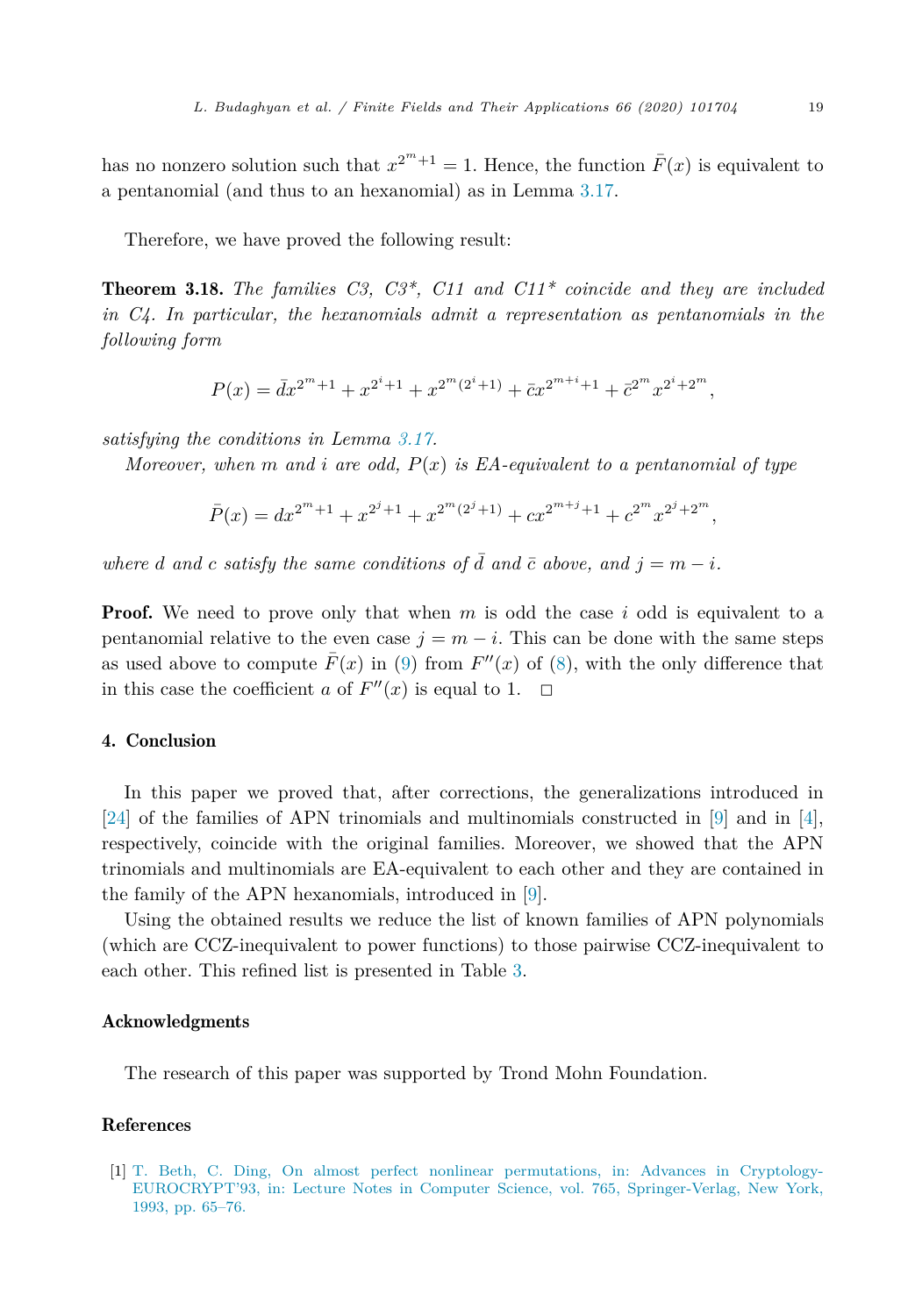- <span id="page-19-0"></span>[2] E. Biham, A. Shamir, Differential cryptanalysis of DES-like [cryptosystems,](http://refhub.elsevier.com/S1071-5797(20)30073-3/bibA9094DCE0908F5FD61AC760E4B51F380s1) J. Cryptol. 4 (1) (1991) [3–72.](http://refhub.elsevier.com/S1071-5797(20)30073-3/bibA9094DCE0908F5FD61AC760E4B51F380s1)
- [3] A.W. Bluher, On existence of [Budaghyan-Carlet](http://refhub.elsevier.com/S1071-5797(20)30073-3/bib6F2FB2D3DEF4F99053EDAB239195F146s1) APN hexanomials, Finite Fields Appl. 24 (2013) [118–123.](http://refhub.elsevier.com/S1071-5797(20)30073-3/bib6F2FB2D3DEF4F99053EDAB239195F146s1)
- [4] C. Bracken, E. Byrne, N. Markin, G. McGuire, New families of [quadratic](http://refhub.elsevier.com/S1071-5797(20)30073-3/bib7A6AC651ECBB53229CDEB2ED27ECFF3Cs1) almost perfect nonlinear trinomials and [multinomials,](http://refhub.elsevier.com/S1071-5797(20)30073-3/bib7A6AC651ECBB53229CDEB2ED27ECFF3Cs1) Finite Fields Appl. 14 (3) (2008) 703–714.
- [5] C. Bracken, E. Byrne, N. Markin, G. McGuire, A few more quadratic APN [functions,](http://refhub.elsevier.com/S1071-5797(20)30073-3/bibC51CE410C124A10E0DB5E4B97FC2AF39s1) Cryptogr. [Commun.](http://refhub.elsevier.com/S1071-5797(20)30073-3/bibC51CE410C124A10E0DB5E4B97FC2AF39s1) 3 (1) (2011) 43–53.
- [6] J. Bierbrauer, G.M. [Kyureghyan,](http://refhub.elsevier.com/S1071-5797(20)30073-3/bibBBD97B00C539801E32317AB550867EC4s1) Crooked binomials, Des. Codes Cryptogr. 46 (2008) 269–301.
- [7] M. Brinkmann, G. Leander, On the [classification](http://refhub.elsevier.com/S1071-5797(20)30073-3/bibE3AD5AF9EC44909A0843AE107C905153s1) of APN functions up to dimension five, Des. Codes [Cryptogr.](http://refhub.elsevier.com/S1071-5797(20)30073-3/bibE3AD5AF9EC44909A0843AE107C905153s1) 49 (1–3) (2008) 273–288.
- [8] L. Budaghyan, M. Calderini, C. Carlet, R. Coulter, I. Villa, Constructing APN functions through isotopic shift, IEEE Trans. Inf. Theory (2020), <https://doi.org/10.1109/TIT.2020.2974471>.
- [9] L. Budaghyan, C. Carlet, Classes of quadratic APN trinomials and [hexanomials](http://refhub.elsevier.com/S1071-5797(20)30073-3/bib0277AC7835003E611F0B6373D72B74C0s1) and related structures, IEEE Trans. Inf. Theory 54 (5) (2008) [2354–2357.](http://refhub.elsevier.com/S1071-5797(20)30073-3/bib0277AC7835003E611F0B6373D72B74C0s1)
- [10] L. Budaghyan, C. Carlet, G. Leander, Two classes of quadratic APN binomials [inequivalent](http://refhub.elsevier.com/S1071-5797(20)30073-3/bib34173CB38F07F89DDBEBC2AC9128303Fs1) to power functions, IEEE Trans. Inf. Theory 54 (9) (2008) [4218–4229.](http://refhub.elsevier.com/S1071-5797(20)30073-3/bib34173CB38F07F89DDBEBC2AC9128303Fs1)
- [11] L. Budaghyan, C. Carlet, G. Leander, On inequivalence between known power APN functions, in: O. Masnyk-Hansen, J.-F. Michon, P. Valarcher, J.-B. Yunes (Eds.), Proceedings of the Conference BFCA'08, Copenhagen.
- [12] L. Budaghyan, C. Carlet, G. Leander, [Constructing](http://refhub.elsevier.com/S1071-5797(20)30073-3/bib0186B0AE2466058BB2BC21BA9F00FD35s1) new APN functions from known ones, Finite Fields Appl. 15 (2) (2009) [150–159.](http://refhub.elsevier.com/S1071-5797(20)30073-3/bib0186B0AE2466058BB2BC21BA9F00FD35s1)
- [13] L. Budaghyan, C. Carlet, G. Leander, On a [construction](http://refhub.elsevier.com/S1071-5797(20)30073-3/bibDE9434B42A0397904CEC18D9E02CFF00s1) of quadratic APN functions, in: Proceedings of IEEE Information Theory Workshop, ITW'09, Oct. 2009, [pp. 374–378.](http://refhub.elsevier.com/S1071-5797(20)30073-3/bibDE9434B42A0397904CEC18D9E02CFF00s1)
- [14] L. [Budaghyan,](http://refhub.elsevier.com/S1071-5797(20)30073-3/bib870BDAA9DB65E784F40C7AF06D1EE31Cs1) C. Carlet, A. Pott, New classes of almost bent and almost perfect nonlinear polynomials, IEEE Trans. Inf. Theory 52 (3) (2006) [1141–1152.](http://refhub.elsevier.com/S1071-5797(20)30073-3/bib870BDAA9DB65E784F40C7AF06D1EE31Cs1)
- [15] L. Budaghyan, T. Helleseth, N. Kaleyski, A new family of APN quadrinomials, Cryptology ePrint Archive, Report 2019/994.
- [16] L. [Budaghyan,](http://refhub.elsevier.com/S1071-5797(20)30073-3/bibAD7532D5B3860A408FBE01F9455DCA36s1) T. Helleseth, N. Li, B. Sun, Some results on the known classes of quadratic APN functions, in: S. El Hajji, A. Nitaj, E. Souidi (Eds.), Codes, Cryptology and [Information](http://refhub.elsevier.com/S1071-5797(20)30073-3/bibAD7532D5B3860A408FBE01F9455DCA36s1) Security, C2SI 2017, in: Lecture Notes in Computer Science, [vol. 10194,](http://refhub.elsevier.com/S1071-5797(20)30073-3/bibAD7532D5B3860A408FBE01F9455DCA36s1) Springer, Cham, 2017, pp. 3–16.
- [17] C. Carlet, Relating three [nonlinearity](http://refhub.elsevier.com/S1071-5797(20)30073-3/bib24941EE11A52B33D4590CA8A6F7AC99Fs1) parameters of vectorial functions and building APN functions from bent [functions,](http://refhub.elsevier.com/S1071-5797(20)30073-3/bib24941EE11A52B33D4590CA8A6F7AC99Fs1) Des. Codes Cryptogr. 59 (1–3) (2009) 89–109.
- [18] C. Carlet, More constructions of APN and differentially 4-uniform functions by [concatenation,](http://refhub.elsevier.com/S1071-5797(20)30073-3/bibD2B185E288D76DF5A9984417E8536D97s1) Sci. China Math. 56 (7) (2013) [1373–1384.](http://refhub.elsevier.com/S1071-5797(20)30073-3/bibD2B185E288D76DF5A9984417E8536D97s1)
- [19] C. Carlet, P. Charpin, V. Zinoviev, Codes, bent functions and [permutations](http://refhub.elsevier.com/S1071-5797(20)30073-3/bib453DF1FD1CF2943AA5B8DD8EF4696E15s1) suitable for DES-like [cryptosystems,](http://refhub.elsevier.com/S1071-5797(20)30073-3/bib453DF1FD1CF2943AA5B8DD8EF4696E15s1) Des. Codes Cryptogr. 15 (2) (1998) 125–156.
- [20] U. Dempwolff, CCZ [equivalence](http://refhub.elsevier.com/S1071-5797(20)30073-3/bib74C73A58FA8188DC4092638905BAB0C8s1) of power functions, Des. Codes Cryptogr. 86 (3) (2018) 665–692.
- [21] H. [Dobbertin,](http://refhub.elsevier.com/S1071-5797(20)30073-3/bibD09BF41544A3365A46C9077EBB5E35C3s1) Almost perfect nonlinear power functions over *GF*(2*<sup>n</sup>*): the Welch case, IEEE Trans. Inf. Theory 45 (1999) [1271–1275.](http://refhub.elsevier.com/S1071-5797(20)30073-3/bibD09BF41544A3365A46C9077EBB5E35C3s1)
- [22] H. [Dobbertin,](http://refhub.elsevier.com/S1071-5797(20)30073-3/bibAD61AB143223EFBC24C7D2583BE69251s1) Almost perfect nonlinear power functions over *GF*(2*<sup>n</sup>*): the Niho case, Inf. Comput. 151 [\(1999\)](http://refhub.elsevier.com/S1071-5797(20)30073-3/bibAD61AB143223EFBC24C7D2583BE69251s1) 57–72.
- [23] H. [Dobbertin,](http://refhub.elsevier.com/S1071-5797(20)30073-3/bibFBD7939D674997CDB4692D34DE8633C4s1) Almost perfect nonlinear power functions over *GF*(2*<sup>n</sup>*): a new case for *n* divisible by 5, in: Proceedings of Finite Fields and [Applications](http://refhub.elsevier.com/S1071-5797(20)30073-3/bibFBD7939D674997CDB4692D34DE8633C4s1) FQ5, 2000, pp. 113–121.
- [24] X.Y. Duan, Y.L. Deng, Two classes of quadratic crooked [functions,](http://refhub.elsevier.com/S1071-5797(20)30073-3/bib2574D6DF17B717937DE799574005BB14s1) Appl. Mech. Mater. 513–517 (2014) [2734–2738.](http://refhub.elsevier.com/S1071-5797(20)30073-3/bib2574D6DF17B717937DE799574005BB14s1)
- [25] Y. Edel, G.M. [Kyureghyan,](http://refhub.elsevier.com/S1071-5797(20)30073-3/bib2294886295980ACE6BC8EDB87CEA4367s1) A. Pott, A new APN function which is not equivalent to a power [mapping,](http://refhub.elsevier.com/S1071-5797(20)30073-3/bib2294886295980ACE6BC8EDB87CEA4367s1) IEEE Trans. Inf. Theory 52 (2006) 744–747.
- [26] R. Gold, Maximal recursive sequences with 3-valued recursive [cross-correlation](http://refhub.elsevier.com/S1071-5797(20)30073-3/bib93DB85ED909C13838FF95CCFA94CEBD9s1) functions, IEEE Trans. Inf. Theory 14 (1968) [154–156.](http://refhub.elsevier.com/S1071-5797(20)30073-3/bib93DB85ED909C13838FF95CCFA94CEBD9s1)
- [27] F. Göloğlu, Almost perfect nonlinear trinomials and [hexanomials,](http://refhub.elsevier.com/S1071-5797(20)30073-3/bib14C5E98CD326A4B4F823DC11F4712BE1s1) Finite Fields Appl. 33 (2015) [258–282.](http://refhub.elsevier.com/S1071-5797(20)30073-3/bib14C5E98CD326A4B4F823DC11F4712BE1s1)
- [28] H. Janwa, R. Wilson, Hyperplane sections of Fermat varieties in *P*<sup>3</sup> in char. 2 and some [applications](http://refhub.elsevier.com/S1071-5797(20)30073-3/bibEC8956637A99787BD197EACD77ACCE5Es1) to cyclic codes, in: Proceedings of AAECC-10, in: LNCS, vol. 673, [Springer-Verlag,](http://refhub.elsevier.com/S1071-5797(20)30073-3/bibEC8956637A99787BD197EACD77ACCE5Es1) Berlin, 1993, [pp. 180–194.](http://refhub.elsevier.com/S1071-5797(20)30073-3/bibEC8956637A99787BD197EACD77ACCE5Es1)
- [29] T. Kasami, The weight [enumerators](http://refhub.elsevier.com/S1071-5797(20)30073-3/bib6974CE5AC660610B44D9B9FED0FF9548s1) for several classes of subcodes of the second order binary [Reed-Muller](http://refhub.elsevier.com/S1071-5797(20)30073-3/bib6974CE5AC660610B44D9B9FED0FF9548s1) codes, Inf. Control 18 (1971) 369–394.
- [30] R.J. McEliece, Finite Fields for Computer Scientists and Engineers, Kluwer Academic [Publishers,](http://refhub.elsevier.com/S1071-5797(20)30073-3/bib31C94A64B2C8065EF9C3D95C59056F57s1) [1987.](http://refhub.elsevier.com/S1071-5797(20)30073-3/bib31C94A64B2C8065EF9C3D95C59056F57s1)